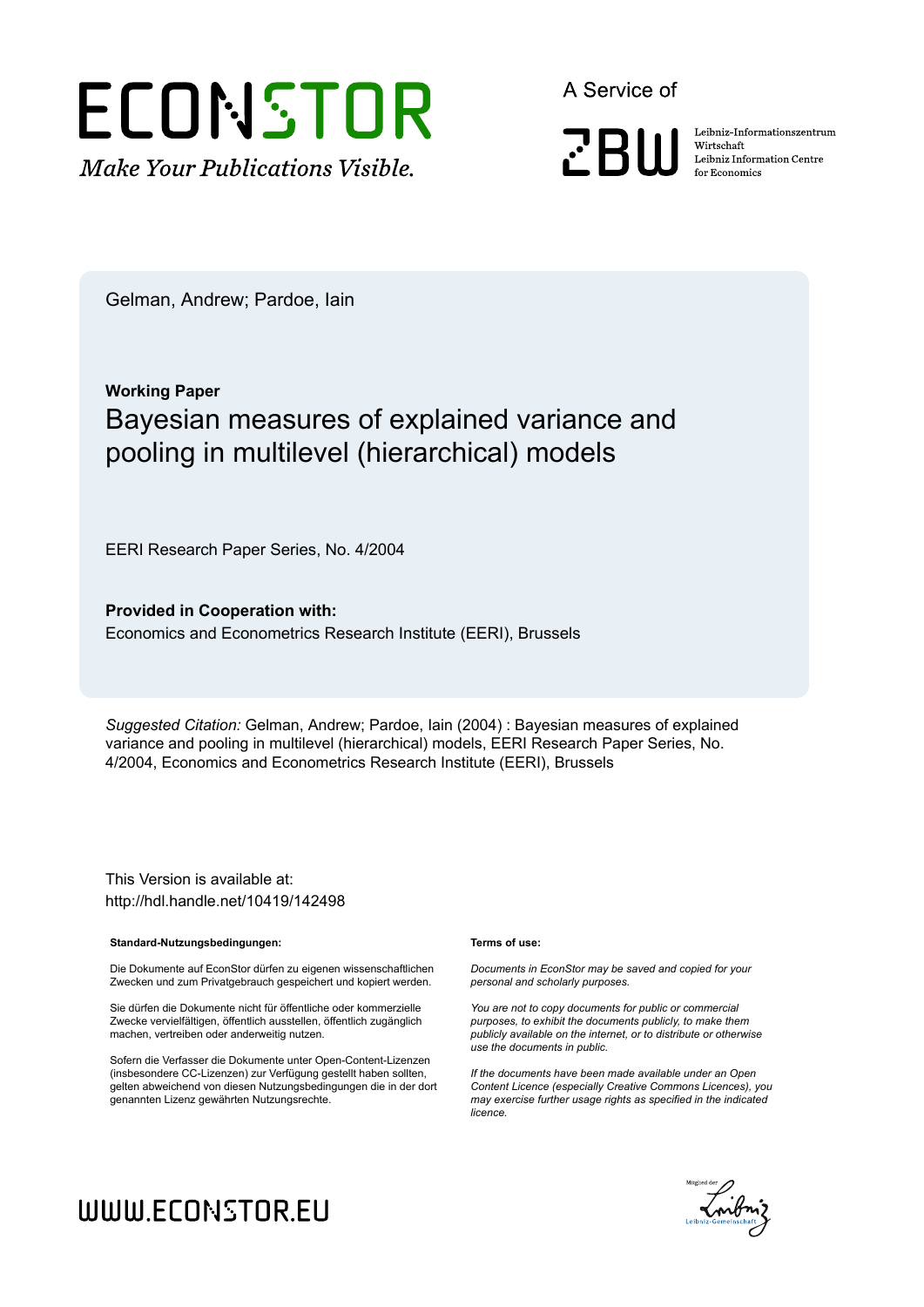

**Economics and Econometrics Research Institute** 

## **Bayesian measures of explained variance and pooling in multilevel (hierarchical) models**

Andrew Gelman and Iain Pardoe

## **EERI Research Paper Series No 4/2004**



**EERI Economics and Econometrics Research Institute**  Avenue de Beaulieu 1160 Brussels Belgium

Tel: +322 299 3523 Fax: +322 299 3523 www.eeri.eu

Copyright © 2004 by Andrew Gelman and Iain Pardoe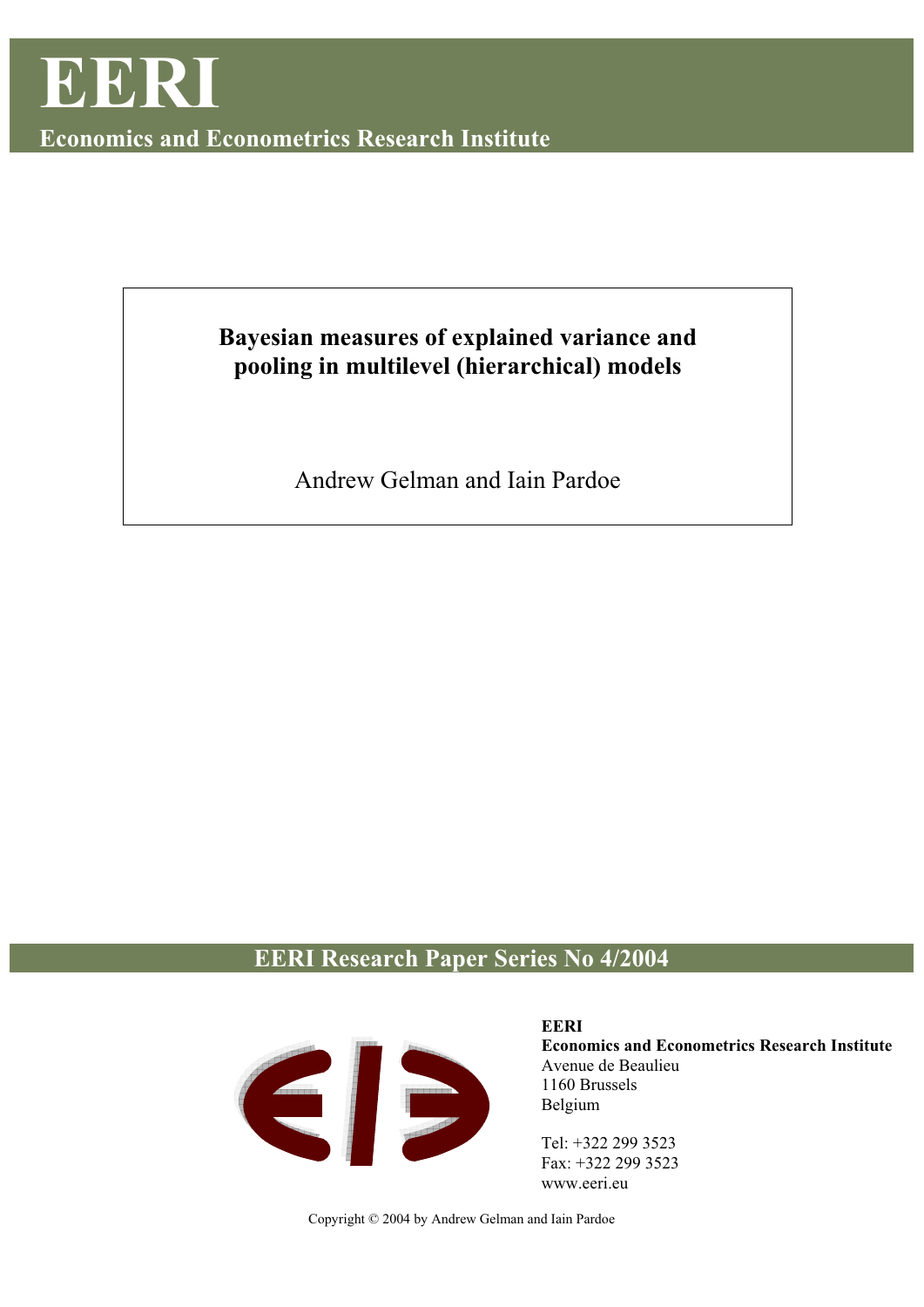## Bayesian measures of explained variance and pooling in multilevel (hierarchical) models<sup>∗</sup>

Andrew Gelman† Iain Pardoe‡

April 13, 2004

#### **Abstract**

Explained variance  $(R^2)$  is a familiar summary of the fit of a linear regression and has been generalized in various ways to multilevel (hierarchical) models. The multilevel models we consider in this paper are characterized by hierarchical data structures in which individuals are grouped into units (which themselves might be further grouped into larger units), and there are variables measured on individuals and each grouping unit. The models are based on regression relationships at different levels, with the first level corresponding to the individual data, and subsequent levels corresponding to between-group regressions of individual predictor effects on grouping unit variables. We present an approach to defining  $R<sup>2</sup>$  at each level of the multilevel model, rather than attempting to create a single summary measure of fit. Our method is based on comparing variances in a single fitted model rather than comparing to a null model. In simple regression, our measure generalizes the classical adjusted  $R^2$ .

We also discuss a related variance comparison to summarize the degree to which estimates at each level of the model are pooled together based on the level-specific regression relationship, rather than estimated separately. This pooling factor is related to the concept of shrinkage in simple hierarchical models. We illustrate the methods on a dataset of radon in houses within counties using a series of models ranging from a simple linear regression model to a multilevel varying-intercept, varying-slope model.

Keywords: adjusted R-squared, Bayesian inference, hierarchical model, multilevel regression, partial pooling, shrinkage

## **1 Introduction**

## **1.1 Explained variation in linear models**

Consider a linear regression written as  $y_i = (X\beta)_i + \epsilon_i$ ,  $i = 1, \ldots, n$ . The fit of the regression can be summarized by the proportion of variance explained:

$$
R^{2} = 1 - \frac{\sum_{i=1}^{n} \epsilon_{i}}{\sum_{i=1}^{n} y_{i}},
$$
\n(1)

where V represents the finite-sample variance operator,  $\prod_{i=1}^{n} x_i = \frac{1}{n-1} \sum_{i=1}^{n} (x_i - \bar{x})^2$ . In a multilevel model (that is, a hierarchical model with group-level error terms or with regression coefficients  $\beta$  that vary by group), the predictors "explain" the data at different levels, and  $R<sup>2</sup>$  can be generalized in a variety of ways

<sup>∗</sup>We thank Ronghui Xu, Cajo ter Braak, and Bill Browne for helpful comments and the National Science Foundation for financial support.

<sup>†</sup>Department of Statistics and Department of Political Science, Columbia University, New York, USA, gelman@stat.columbia.edu, http://www.stat.columbia.edu/∼gelman/

<sup>‡</sup>Charles H. Lundquist College of Business, University of Oregon, Eugene, USA, ipardoe@lcbmail.uoregon.edu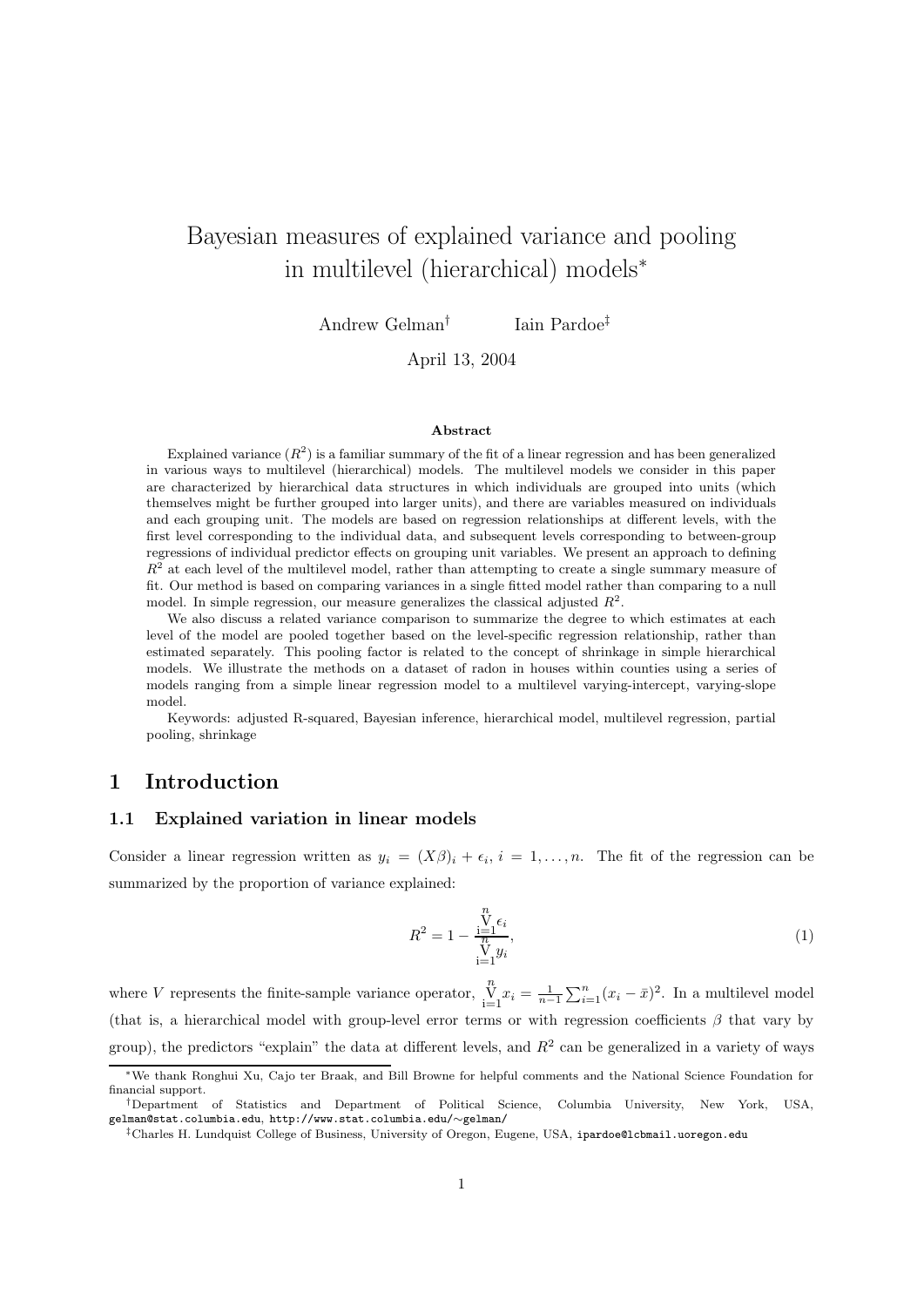(for textbook summaries, see Kreft and De Leeuw, 1998, Snijders and Bosker, 1999, Raudenbush and Bryk, 2002, and Hox, 2002). Xu (2003) reviews some of these approaches, their connections to information theory, and similar measures for generalized linear models and proportional hazards models. Hodges (1998) discusses connections between hierarchical linear models and classical regression.

The definitions of "explained variance" that we have seen are based on comparisons with a null model, so that  $R^2 = 1 - \frac{\text{residual variance under the larger model}}{\text{residual variance under the null model}},$  with various choices of the null model corresponding to predictions at different levels.

In this paper we shall propose a slightly different approach, computing (1) at each level of the model and thus coming up with several  $R^2$  values for any particular multilevel model. This approach has the virtue of summarizing the fit at each level and requiring no additional null models to be fit. In defining this summary, our goal is not to dismiss other definitions of  $R^2$  but rather to add another tool to the understanding of multilevel models.

## **1.2 Pooling in hierarchical models**

Multilevel models are often understood in terms of "partial pooling," compromising between unpooled and completely pooled estimates. For example, the basic hierarchical model involves data  $y_j \sim N(\alpha_j, \sigma_y^2)$ , with population distribution  $\alpha_j \sim N(\mu_\alpha, \sigma_\alpha^2)$  and hyperparameters  $\mu_\alpha, \sigma_y, \sigma_\alpha$  known. For each group j, the multilevel estimate of the parameter  $\alpha_j$  is

$$
\hat{\alpha}_j^{\text{multilevel}} = \omega \mu_\alpha + (1 - \omega)y_j,\tag{2}
$$

where

$$
\omega = 1 - \frac{\sigma_{\alpha}^2}{\sigma_{\alpha}^2 + \sigma_{y}^2} \tag{3}
$$

is a "pooling factor" that represents the degree to which the estimates are pooled together (that is, based on  $\mu_{\alpha}$ ) rather than estimated separately (based on the raw data  $y_j$ ). The extreme possibilities,  $\omega = 0$  and 1, correspond to no pooling  $(\hat{\alpha}_j = y_j)$  and complete pooling  $(\hat{\alpha}_j = \mu_\alpha)$ , respectively. The (posterior) variance of the parameter  $\alpha_i$  is

$$
var(\alpha_j) = (1 - \omega)\sigma_y^2.
$$
\n(4)

The statistical literature sometimes labels  $1-\omega$  as the "shrinkage" factor, a notation we find confusing since a shrinkage factor of zero corresponds to complete shrinkage towards the population mean. To avoid ambiguity, we use the "pooling factor" terminology in this paper. The form of expression (3) matches the form of the definition (1) of  $R^2$ , a parallelism we shall continue throughout.

The concept of pooling is used to help understand multilevel models in two distinct ways: comparing the estimates of different parameters in a group, and summarizing the pooling of the model as a whole. When comparing, it is usual to consider several parameters  $\alpha_i$  with a common population (prior) distribution but different data variances; thus,  $y_j \sim N(\alpha_j, \sigma_{y_j}^2)$ . Then  $\omega_j$  can be defined as in (3), with  $\sigma_{y_j}$  in place of  $\sigma_y$ . Parameters with more precise data are pooled less towards the population mean, and this can be displayed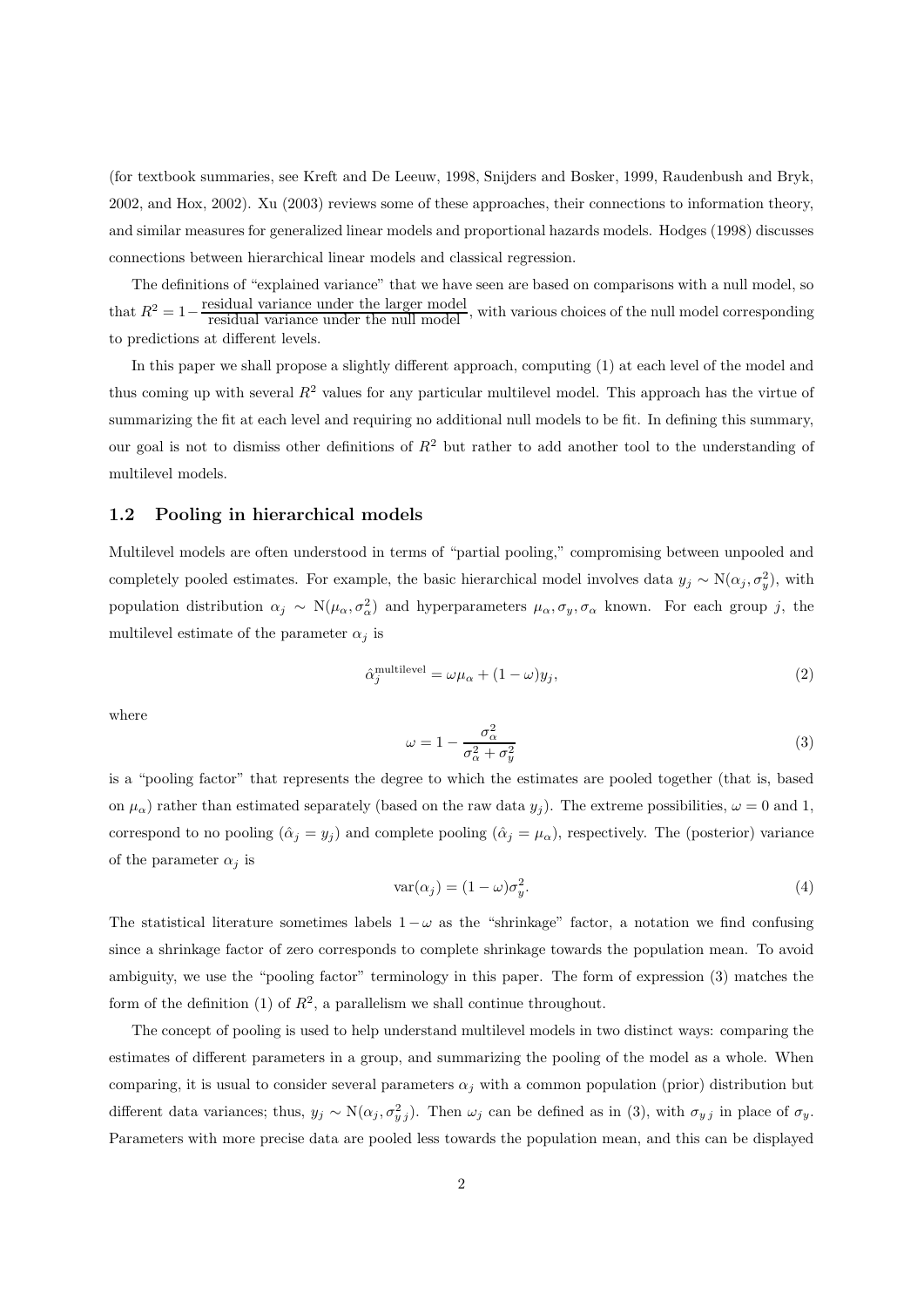graphically by a parallel coordinate plot showing the raw estimates  $y_i$  pooled toward the posterior means  $\hat{\alpha}_j^{\text{multilevel}}$ , or a scatterplot of  $\hat{\alpha}_j^{\text{multilevel}}$  vs.  $y_j$ . Pooling of the model as a whole makes use of the fact that the multilevel estimates of the individual parameters  $\alpha_i$ , if treated as point estimates, understate the betweengroup variance (Louis, 1984). See Efron and Morris (1975) and Morris (1983) for discussions of pooling and shrinkage in hierarchical or "empirical Bayes" inference.

In this paper we present a summary measure,  $\lambda$ , for the average amount of pooling at each level of a multilevel model. We shall introduce an example to motivate the need for such summaries, and then discuss the method and illustrate its application.

## **1.3 Example: a varying-intercept, varying-slope model for home radon levels**

In general, each stage of a multilevel model can have regression predictors and variance components. In this paper, we propose summary measures of explained variation and pooling that can be defined and computed at each level of the model. We demonstrate with an example adapted from our own research—a varyingintercept, varying-slope model for levels of radon gas in houses clustered within counties. The model has predictors for both houses and counties, and we introduce it here in order to show the challenges in defining  $R^2$  and  $\lambda$  in a multilevel context.

Radon is a carcinogen—a naturally occurring radioactive gas whose decay products are also radioactive known to cause lung cancer in high concentration, and estimated to cause several thousand lung cancer deaths per year in the United States. The distribution of radon levels in U.S. houses varies greatly, with some houses having dangerously high concentrations. In order to identify the areas with high radon exposures, the Environmental Protection Agency coordinated radon measurements in each of the 50 states.

We illustrate here with an analysis of measured radon in 919 houses in the 85 counties of Minnesota. In performing the analysis, we use a house predictor—whether the measurement was taken in a basement (radon comes from underground and can enter more easily when a house is built into the ground). We also have an important county predictor—a county-level measurement of soil uranium content. We fit the following model,

$$
y_{ij} \sim \mathcal{N}(\alpha_j + \beta_j \cdot \text{basement}_{ij}, \sigma_y^2), \text{ for } i = 1, ..., n_j, j = 1, ..., J
$$
  
\n
$$
\alpha_j \sim \mathcal{N}(\gamma_0 + \gamma_1 u_j, \sigma_\alpha^2), \text{ for } j = 1, ..., J
$$
  
\n
$$
\beta_j \sim \mathcal{N}(\delta_0 + \delta_1 u_j, \sigma_\beta^2), \text{ for } j = 1, ..., J,
$$
\n(5)

where  $y_{ij}$  is the logarithm of the radon measurement in house i in county j, basement<sub>ij</sub> is the indicator for whether the measurement was in a basement, and  $u_j$  is the logarithm of the uranium measurement in county j. The errors in the first line of  $(5)$  represent "within-county variation," which in this case includes measurement error, natural variation in radon levels within a house over time, and variation among houses (beyond what is explained by the basement indicator). The errors in the second and third lines represent variations in radon levels and basement effects between counties, beyond what is explained by the county-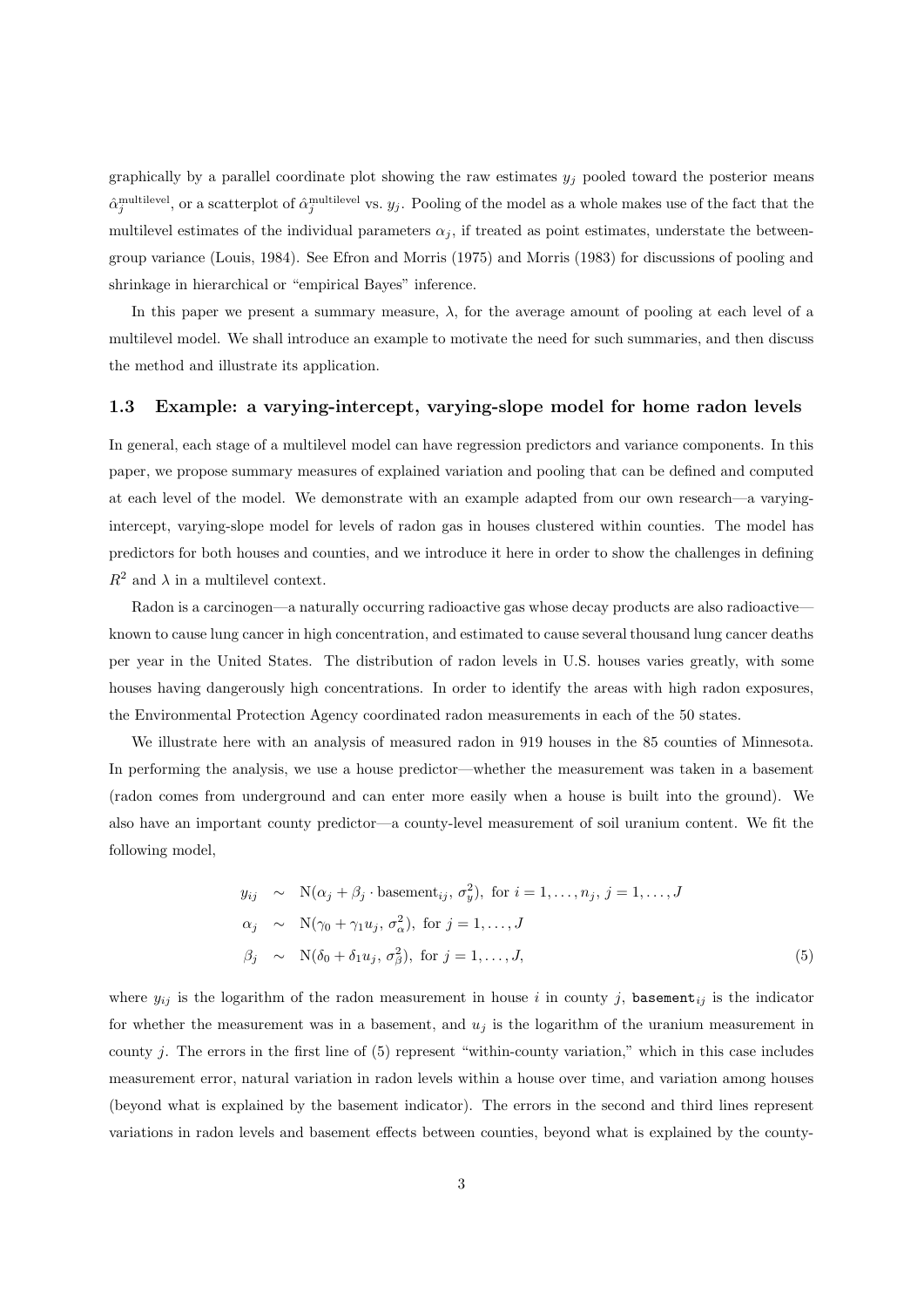

Figure 1: Jittered data and estimated regression lines from the multilevel model,  $y = \alpha_j + \beta_j$  · basement, for radon data, displayed for 8 of the 85 counties j in Minnesota. Both the intercept and the slope vary by county. Because of the pooling of the multilevel model, the fitted lines do not go through the center of the data, a pattern especially noticeable for counties with few observations.

level uranium predictor. The between-county errors,  $\alpha_j$  and  $\beta_j$ , are modeled as independent—see Section 5 for discussion of this point.

The hierarchical model allows us to fit a regression to the individual measurements while accounting for systematic unexplained variation among the  $J = 85$  counties. Figure 1 shows the data and fitted regression lines within counties, and Figure 2 shows the estimated county parameters and the county-level regression lines.

This example illustrates some of the challenges of measuring explained variance and pooling. The model has three levels, with a different variance component at each level. Here, "levels" correspond to the separate variance components rather than to the more usual measurement scales (of which there are two in this case, house and county). Uncertainty in the  $\alpha$  and  $\beta$  parameters affects the computation of explained variance for the data-level model—the simple measure of  $R^2$  from least-squares regression will not be appropriate—and also for the county-level models, since these are second-stage regressions with outcomes that are estimated, not directly observed.

In summarizing the pooling of a batch of parameters in a multilevel model, expression (3) cannot in general be used directly—the difficulty is that it requires knowledge of the unpooled estimates,  $y_j$ , in (2). In the varying-intercept, varying-slope radon model, the unpooled estimates are not necessarily available, for example in a county where all the measured houses have the same basement status.

These difficulties inspire us to define measures of explained variance and pooling that do not depend on fitting alternative models but rather summarize variances within a single fitted multilevel model.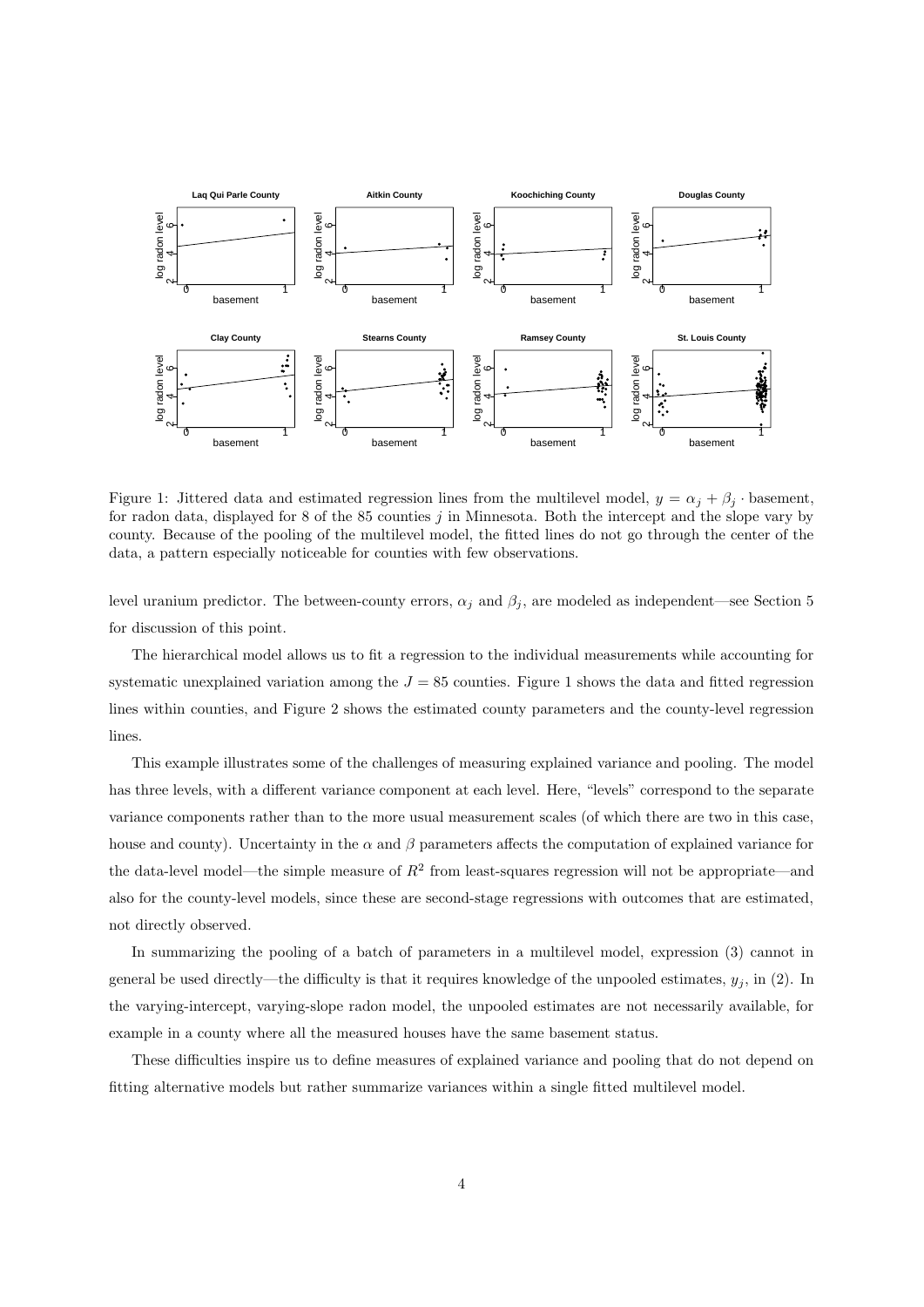

Figure 2: (a) Estimates  $\pm$  standard errors for the county intercepts  $\alpha_j$ , plotted vs. county-level uranium measurement  $u_j$ , along with the estimated multilevel regression line,  $\alpha = \gamma_0 + \gamma_1 u$ . (b) Estimates  $\pm$  standard errors for the county slopes  $\beta_j$ , plotted vs. county-level uranium measurement  $u_j$ , along with the estimated multilevel regression line,  $\beta = \delta_0 + \delta_1 u$ . For each graph, the county coefficients roughly follow the line but not exactly; the discrepancies of the coefficients from the line are summarized by the hierarchical standard deviation parameters  $\sigma_{\alpha}, \sigma_{\beta}$ .

## **2 Summaries based on variance comparisons within a single fitted model**

We define our generalizations of  $R^2$  and pooling factors for each level of a multilevel model and then in Section 2.5 describe how to compute these summaries using Bayesian posterior simulation draws.

## **2.1 Notation**

We begin by defining a standard notation for a multilevel model with M levels. (For example,  $M = 3$  in the radon model of Section 1.3.) At each level  $m$ , we write the model as,

$$
\theta_k^{(m)} = \mu_k^{(m)} + \epsilon_k^{(m)}, \text{ for } k = 1, \dots, K^{(m)},
$$
\n(6)

where the  $\mu_k^{(m)}$ 's are the linear predictors at that level of the model and the errors  $\epsilon_k^{(m)}$  come from a distribution with mean zero and standard deviation  $\sigma^{(m)}$ . At the lowest (data) level of the model, the  $\theta_k^{(m)}$ 's correspond to the individual data points (the  $y_{ij}$ 's in the radon model). At higher levels of the model, the  $\theta_k^{(m)}$ 's represent batches of effects or regression coefficients (county intercepts  $\alpha_j$  and slopes  $\beta_j$  in the radon model). Because we work with each level of the model separately, we shall suppress the superscripts  $(m)$  for the rest of the paper.

The striking similarity of expressions (1) and (3), which define  $R^2$  and  $\lambda$ , respectively, suggests that the two concepts can be understood in a common framework. We consider each to represent the fraction of variance explained, first by the linear predictor  $\mu$  and then by the hierarchical model for  $\epsilon$ .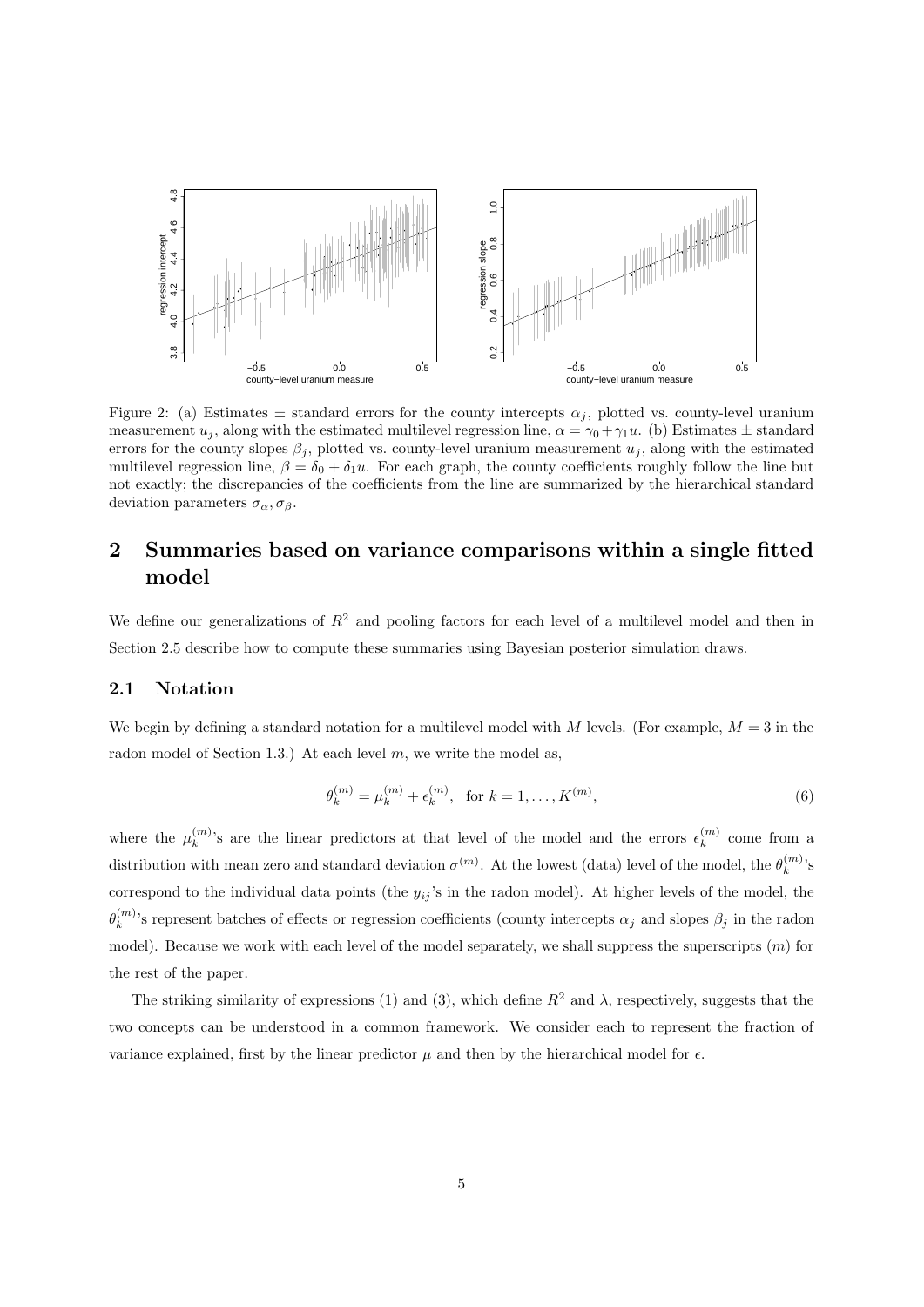## **2.2 Proportion of variance explained at each level**

For each level (6) of the model, we first consider the variance explained by the linear predictors  $\mu_k$ . Generalizing from the classical expression (1), we define

$$
R^{2} = 1 - \frac{\mathrm{E}\left(\int_{k=1}^{K} \epsilon_{k}\right)}{\mathrm{E}\left(\int_{k=1}^{K} \theta_{k}\right)}.
$$
\n
$$
(7)
$$

In a Bayesian simulation context, the expectations in the numerator and denominator of (7) can be evaluated by averaging over posterior simulation draws, as we discuss in Section 2.5.

 $R<sup>2</sup>$  will be close to 0 when the average residual error variance is approximately equal to the average variance of the  $\theta_k$ 's.  $R^2$  will be close to 1 when the residual errors  $\epsilon_k$  are each close to zero for each posterior sample. Thus  $R^2$  is larger when the  $\mu_k$ 's more closely approximate the  $\theta_k$ 's.

In classical least-squares regression, (7) reduces to the usual definition of  $R^2$ : the numerator of the ratio becomes the residual variance, and the denominator is simply the variance of the data. Averaging over uncertainty in the regression coefficients leads to a lower value for  $R^2$ , as with the classical "adjusted  $R^{2n}$ " measure (Wherry, 1931). We discuss this connection further in Section 3.1.1. It is possible for our measure (7) to be negative, much like adjusted  $R^2$ , if a model predicts so poorly that, on average, the residual error variance is larger than the variance of the data.

## **2.3 Pooling factor at each level**

The next step is to summarize the extent to which the variance of the residuals  $\epsilon_k$  is reduced by the pooling of the hierarchical model. We define the pooling factor as

$$
\lambda = 1 - \frac{\sum_{k=1}^{K} E(\epsilon_k)}{E\left(\sum_{k=1}^{K} \epsilon_k\right)}.
$$
\n(8)

The denominator in this expression is the numerator in expression (7)—the average variance in the  $\epsilon_k$ 's, that is, the unexplained component of the variance of the  $\theta_k$ 's. The numerator in the ratio term of (8) is the variance among the point estimates (the shrinkage estimators) of the  $\epsilon_k$ 's. If this variance is high (close to the average variance in the  $\epsilon_k$ 's), then  $\lambda$  will be close to 0 and there is little pooling. If this variance is low, then the estimated  $\epsilon_k$ 's are pooled closely together, and the pooling factor  $\lambda$  will be close to 1.

In Section 3.2.4, we discuss connections between the pooling factor (8) and the pooling factor  $\omega$  defined in (3) for the basic hierarchical model.

#### **2.4 Properties of the measures of explained variance and pooling**

Since  $R^2$  and  $\lambda$  are based on finite-population variances, they are well-defined for each level of a multilevel model, and automatically work even in the presence of predictors at that level. An alternative approach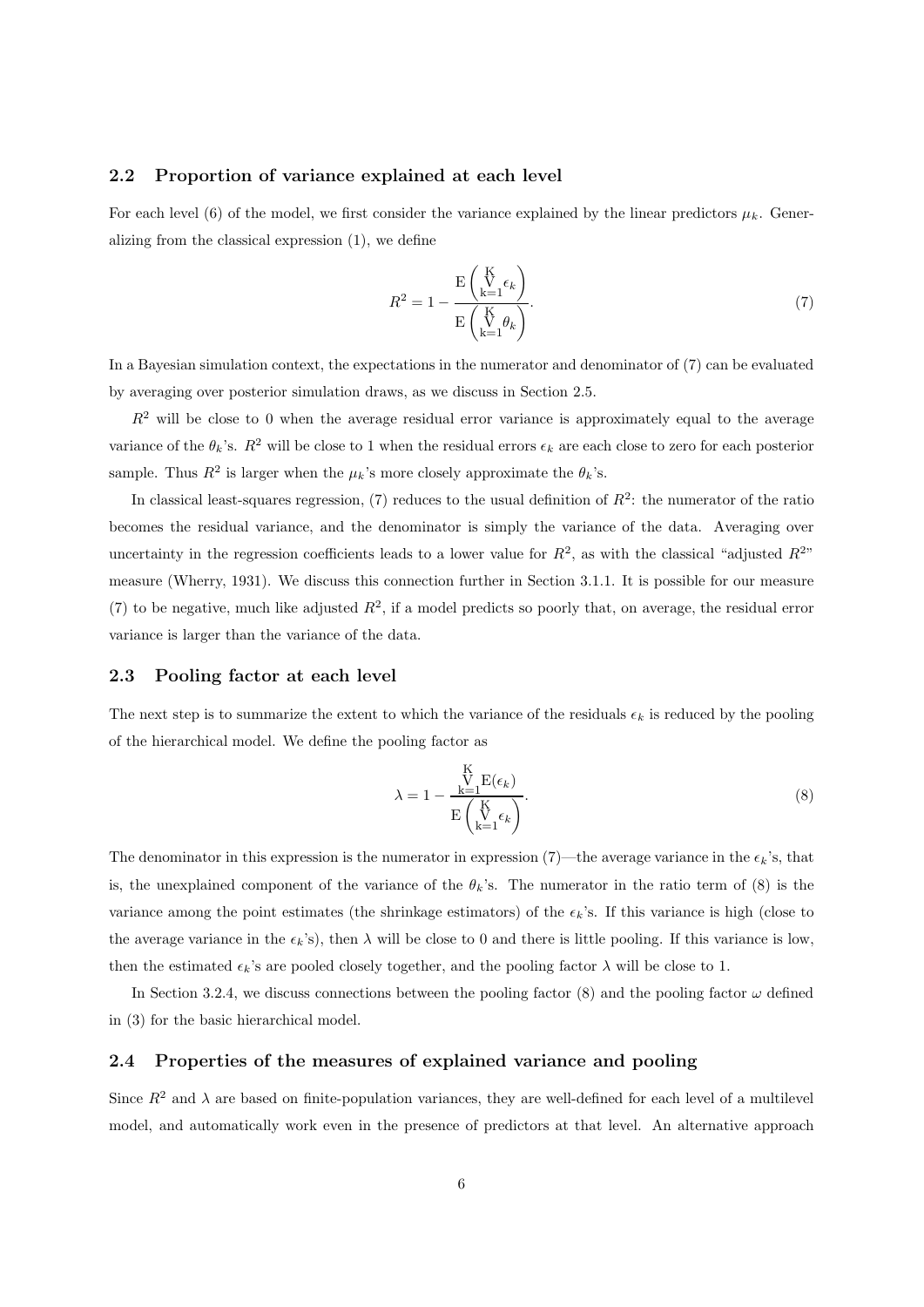based on hyperparameters could run into difficulties in such situations since the hyperparameters may not correspond exactly to the variance comparisons we are interested in.

As a model improves (by adding better predictors and thus improving the  $\mu_k$ 's), we would generally expect both  $R^2$  and  $\lambda$  to increase for all levels of the model. Increasing  $R^2$  corresponds to more of the variation being explained at that level of the regression model, and a high value of  $\lambda$  implies that the model is pooling the  $\epsilon_k$ 's strongly towards the population mean for that level.

Adding a predictor at one level does *not* necessarily increase  $R^2$  and  $\lambda$  at other levels of the model. however. In fact, it is possible for an individual-level predictor to improve prediction at the data level but decrease  $R^2$  at the group level (see Kreft and De Leeuw, 1998, Gelman and Price, 1998, and Hox, 2002, for discussion and examples of this phenomenon). For the purpose of this paper, we merely note that a model can have different explanatory power at different levels.

### **2.5 Computation using posterior simulations**

Multilevel models are increasingly evaluated in a Bayesian framework and computed using posterior simulation, in which inferences for the vector of parameters are summarized by a matrix of simulations (see, e.g., Gilks et al., 1996, Carlin and Louis, 2001, and Gelman et al., 2003).

We can then evaluate  $R^2$  and  $\lambda$  at each level m of the model using the posterior simulations (not simply the parameter estimates or posterior means), as follows:

- 1. Evaluate  $R^2$  from (7):
	- (a) From each simulation draw of the model parameters:
		- i. Compute the vector of  $\theta_k$ 's, predicted values  $\mu_k$  and the vector of residuals,  $\epsilon_k = \theta_k \mu_k$ .
		- ii. Compute the sample variances, V K  $\sum_{k=1}^{K} \theta_k$  and  $\sum_{k=1}^{K} \epsilon_k$ .
	- (b) Average over the simulation draws to estimate  $E\left(\begin{array}{c} K \\ V \end{array}\right)$  $\begin{pmatrix} K \\ V \\ k=1 \end{pmatrix}$  and  $E\begin{pmatrix} K \\ V \\ k=1 \end{pmatrix}$ , and then use these to calculate  $R^2$ .
- 2. Evaluate  $\lambda$  from (8) using these same simulation draws in a different way:
	- (a) For each k, estimate the posterior mean  $E(\epsilon_k)$  of each of the errors  $\epsilon_k$  as defined in step 1(a)i above.
	- (b) Compute  $\bigvee_{k=1}^{K} E(\epsilon_k)$ —that is, the variance of the K values of  $E(\epsilon_k)$ —and then use this, along with  $E\left(\bigvee_{k=1}^{K} \epsilon_k\right)$  from step 1(b) to calculate  $\lambda$ .

We compute  $R^2$  and  $\lambda$  for each level; see Figure 3 for an illustration based on the radon data in Section 1.3. Appendix B shows the computations as implemented in Bugs (Spiegelhalter et al., 1994, 2003) and R (R Development Core Team, 2003).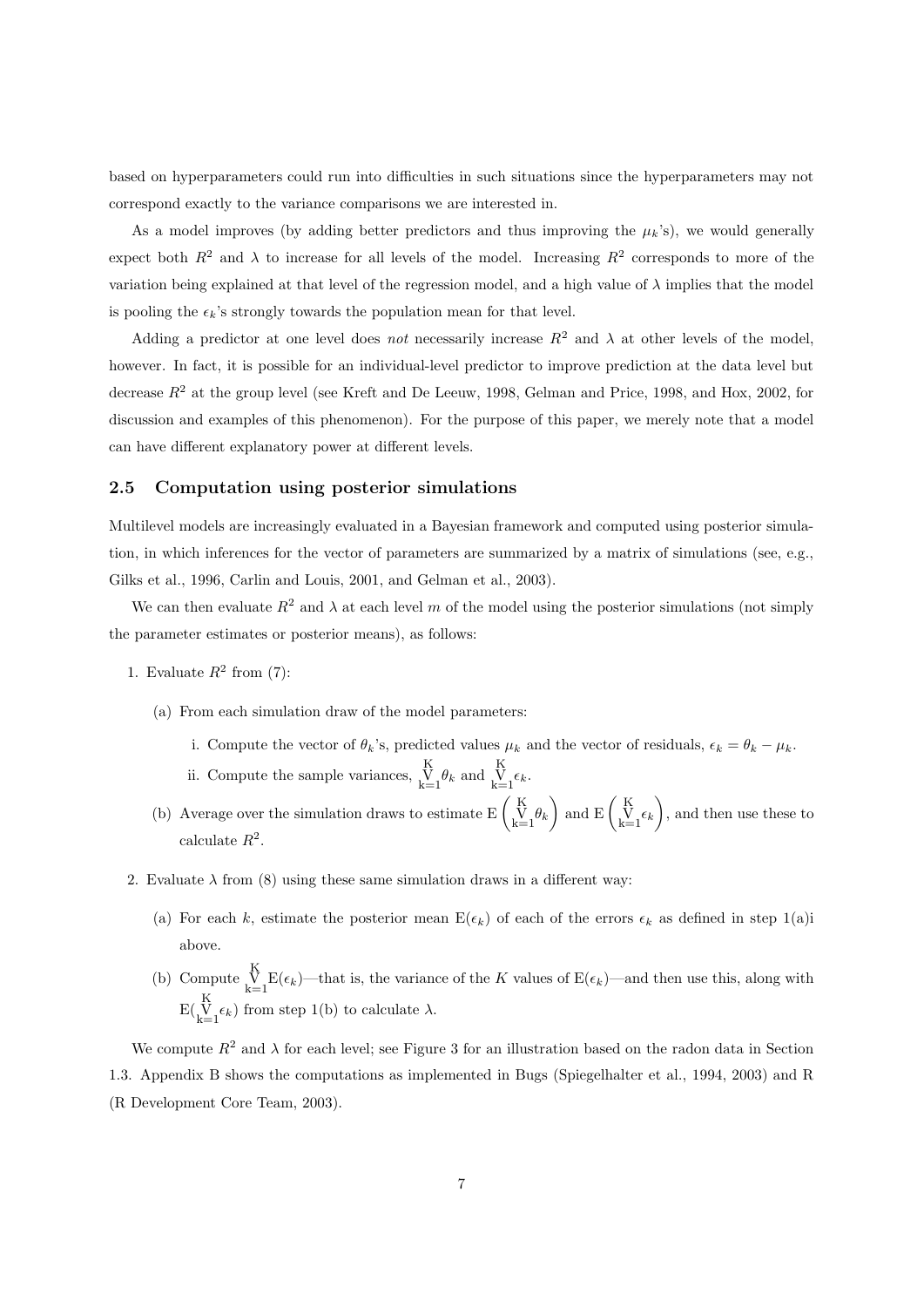## **3 Connections to classical definitions**

Our general expression for explained variance reduces to classical  $R<sup>2</sup>$  for simple linear regression with the least-squares estimate for the vector of coefficients. Similarly, for the basic hierarchical model of Section 1.2, our group-level pooling factor is related to the standard definition, conditional on a particular point estimate of the variance components. We present these correspondences here, together with the less-frequentlyencountered pooling factor for the regression model and explained variance for the basic hierarchical model. We illustrate with an applied example in Section 4 and provide further details of the calculations in Appendix A.

## **3.1 Classical regression**

The classical normal linear regression model can be written as  $y_i = (X\beta)_i + \epsilon_i, i = 1,\ldots,n$ , with linear predictors  $(X\beta)_i$  and errors  $\epsilon_i$  that are normal with zero mean and constant variance  $\sigma^2$ .

## **3.1.1 Explained variance and adjusted**  $R^2$

If we plug in the least-squares estimate,  $\hat{\beta} = (X^T X)^{-1} X^T y$ , then the proportion of variance explained (7) simply reduces to the classical definition,

$$
R^2 = 1 - \frac{\mathrm{E}\begin{pmatrix} v \\ v-1 \end{pmatrix} \epsilon_i}{\mathrm{E}\begin{pmatrix} v \\ v-1 \end{pmatrix}} = 1 - \frac{y^T(I-H)y}{y^T I_c y},
$$

where I is the  $n \times n$  identity matrix,  $H = X(X^T X)^{-1} X^T$ , and  $I_c$  is the  $n \times n$  matrix with  $1-\frac{1}{n}$  along the diagonal and  $1/n$  off the diagonal.

In a Bayesian context, to fully evaluate our expression  $(7)$  for  $R<sup>2</sup>$ , one would also average over posterior uncertainty in  $\beta$  and  $\sigma$ . Under the standard noninformative prior density that is uniform on  $(\beta, \log \sigma)$ , the proportion of variance explained (7) becomes,

$$
R^{2} = 1 - \left(\frac{n-3}{n-p-2}\right) \frac{y^{T} (I - H) y}{y^{T} I_{c} y},
$$

where  $p$  is the number of columns of  $X$ .

This is remarkably similar to the classical adjusted  $R^2$ . In fact, if we plug in the classical estimate,  $\hat{\sigma}^2 = y^T (I - H) y/(n-p)$ , rather than averaging over the marginal posterior distribution for  $\sigma^2$ , then (7) becomes

$$
R^2 = 1 - \left(\frac{n-1}{n-p}\right) \frac{y^T (I - H) y}{y^T I_c y},
$$

which is exactly classical adjusted  $R^2$ . Since  $\frac{n-3}{n-p-2} > \frac{n-1}{n-p}$  for  $p > 1$ , our "Bayesian adjusted  $R^{2n}$  leads to a lower measure of explained variance than the classical adjusted  $R<sup>2</sup>$ . This makes sense, since the classical adjusted  $R^2$  could be considered too high since it does not account for uncertainty in  $\sigma$ .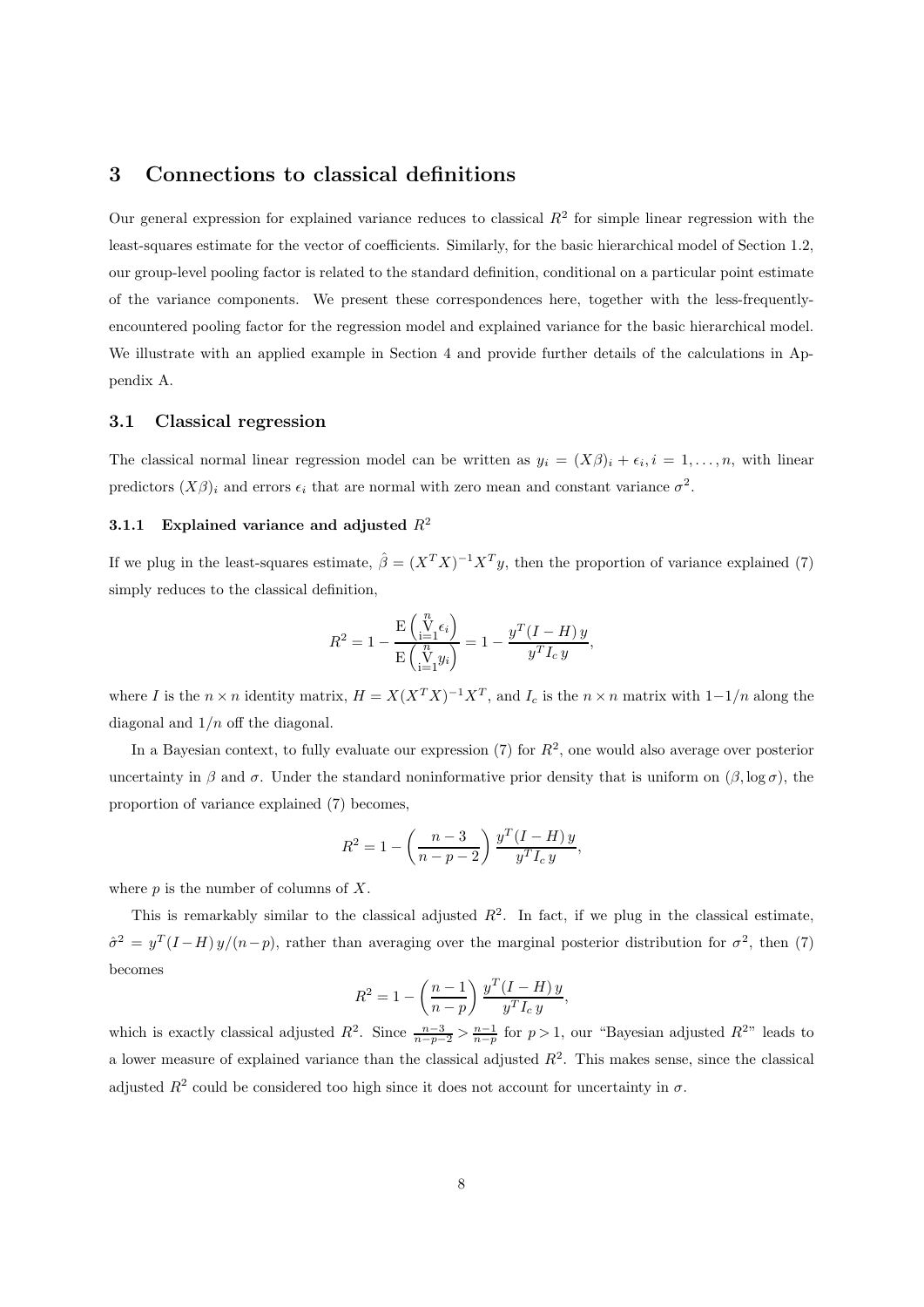#### **3.1.2 Pooling factor** λ

The pooling factor defined in (8) also has a simple form. Evaluating the expectations over the posterior distribution yields,

$$
\lambda = 1 - \frac{n - p - 2}{n - 3}.
$$

If we plug in the classical estimate,  $\hat{\sigma}^2 = y^T (I-H) y/(n-p)$ , rather than averaging over the marginal posterior distribution for  $\sigma^2$ , then (8) becomes

$$
\lambda = 1 - \frac{n-p}{n-1}.
$$

We can see that in the usual setting where the number of regression predictors,  $p$ , is small compared to the sample size, n, this pooling factor  $\lambda$  for the regression errors will be close to zero. This makes sense because, in this case, the classical residuals  $(y-X\hat{\beta})_i$  are nearly independent, and they closely approximate the errors  $\epsilon_i = (y - X\beta)_i$ . Thus, very little shrinkage is needed to estimate these unobserved  $\epsilon_i$ 's.

#### **3.2 One-way hierarchical model**

The one-way hierarchical model has the form,  $y_{ij} \sim N(\alpha_j, \sigma_y^2)$ ,  $i = 1, \ldots, n_j$ ,  $j = 1, \ldots, J$ , with population distribution  $\alpha_j \sim N(\mu_\alpha, \sigma_\alpha^2)$ , and we can determine the appropriate variance comparisons at each of the two levels of the model. For simplicity, we assume that the within-group sample sizes  $n_j$  are all equal to a common value n, so that the total sample size is  $N = nJ$ . The basic hierarchical model of Section 1.2 corresponds to the special case of  $n = 1$ .

We use the usual noninformative prior density that is uniform on  $(\mu_{\alpha}, \log \sigma_y, \sigma_{\alpha})$ . It is not possible to derive closed-form expressions for (7) and (8) averaging over the full posterior distribution. Instead, we present plug-in expressions using the method-of-moments estimators,

$$
\hat{\sigma}_{\alpha}^{2} + \hat{\sigma}_{y}^{2}/n = \frac{y^{T} \bar{I}_{c} y}{N},
$$

$$
\hat{\sigma}_{y}^{2} = \frac{y^{T} (I_{c} - \bar{I}_{c}) y}{N},
$$
\n(9)

where  $y = (y_{11}, \ldots, y_{n1}, \ldots, y_{1J}, \ldots, y_{nJ})^T$  is the N-vector of responses,  $\overline{I}_c$  is the  $N \times N$  block-diagonal matrix with  $n \times n$  matrices containing elements  $1/n-1/N$  along the diagonal and  $n \times n$  matrices containing elements  $-1/N$  off the diagonal, and  $I_c$  is the  $N \times N$  matrix with  $1-\frac{1}{N}$  along the diagonal and  $-\frac{1}{N}$ off the diagonal. Thus, the first estimator in  $(9)$  is the sample variance of the J group means (rescaled by  $(J-1)/J$ , while the second estimator is the pooled within-group variance (rescaled by  $(n-1)/n$ ); we provide further details in Appendix A.

## **3.2.1 Explained variance** R<sup>2</sup> **for the data-level model**

Conditional on  $\sigma_y$  and  $\sigma_\alpha$ , the proportion of variance explained, (7), at the data level is

$$
R^{2} = 1 - \frac{y^{T}(I_{c} - \bar{I}_{c})y + \omega^{2} y^{T} \bar{I}_{c} y + J(1 - \omega)\sigma_{y}^{2}}{y^{T} I_{c} y}.
$$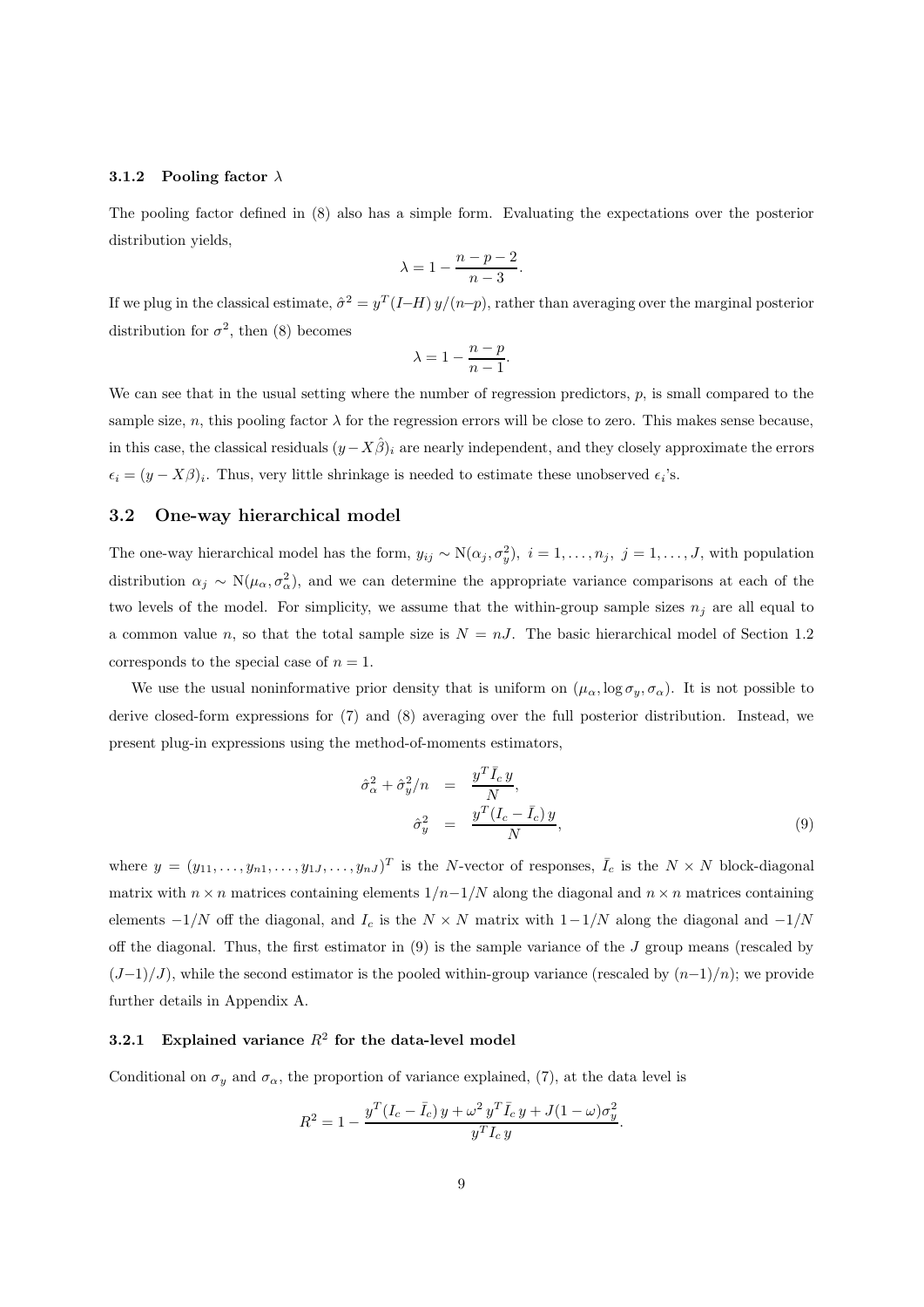Plugging in the estimators (9) leads to

$$
R^{2} = 1 - \left(\frac{n+1}{n}\right) \frac{y^{T} (I_{c} - \bar{I}_{c}) y}{y^{T} I_{c} y}
$$

$$
= 1 - \frac{\hat{\sigma}_{y}^{2} / n}{\hat{\sigma}_{\alpha}^{2} / (n+1) + \hat{\sigma}_{y}^{2} / n}.
$$

Subject to finite-sample size adjustments, this is approximately equal to the usual value for  $R^2$  in this model,  $1 - \sigma_y^2/(\sigma_\alpha^2 + \sigma_y^2)$ .

## **3.2.2 Pooling factor** λ **for the data-level model**

Conditional on  $\sigma_y$  and  $\sigma_\alpha$ , the pooling factor, (8), at the data level is

$$
\lambda = 1 - \frac{y^T (I_c - \bar{I}_c) y + \omega^2 y^T \bar{I}_c y}{y^T (I_c - \bar{I}_c) y + \omega^2 y^T \bar{I}_c y + J (1 - \omega) \sigma_y^2}.
$$

Plugging in the estimators (9) leads to

$$
\lambda = 1 - \frac{n^2 y^T \bar{I}_c y + y^T (I_c - \bar{I}_c) y}{n(n+1) y^T \bar{I}_c y}
$$

$$
= 1 - \frac{\frac{n}{n+1} \hat{\sigma}_\alpha^2 + \hat{\sigma}_y^2 / n}{\hat{\sigma}_\alpha^2 + \hat{\sigma}_y^2 / n}.
$$

If the within-group sample sizes n are reasonably large, this data-level pooling factor  $\lambda$  is close to zero, which makes sense because the data-level residuals are good approximations to the data-level errors (similar to the case of classical regression as discussed in Section 3.1.2).

## **3.2.3** Explained variance  $R^2$  for the group-level model

At the group level, the one-way hierarchical model has no predictors, and so  $R^2 = 0$ .

## **3.2.4 Pooling factor** λ **for the group-level model**

Conditional on  $\sigma_y$  and  $\sigma_\alpha$ , the pooling factor, (8), at the group level is

$$
\lambda = 1 - \frac{\left(1 - \omega\right)y^T \bar{I}_c y}{\left(1 - \omega\right)y^T \bar{I}_c y + J \sigma_y^2}.
$$

Plugging in the estimators in (9) leads to

$$
\lambda = 1 - \frac{n y^T \bar{I}_c y - y^T (I_c - \bar{I}_c) y}{n y^T \bar{I}_c y}
$$

$$
= 1 - \frac{\hat{\sigma}_\alpha^2}{\hat{\sigma}_\alpha^2 + \hat{\sigma}_y^2 / n}.
$$

This expression reduces to (3) by setting n equal to 1 for the basic hierarchical model of Section 1.2.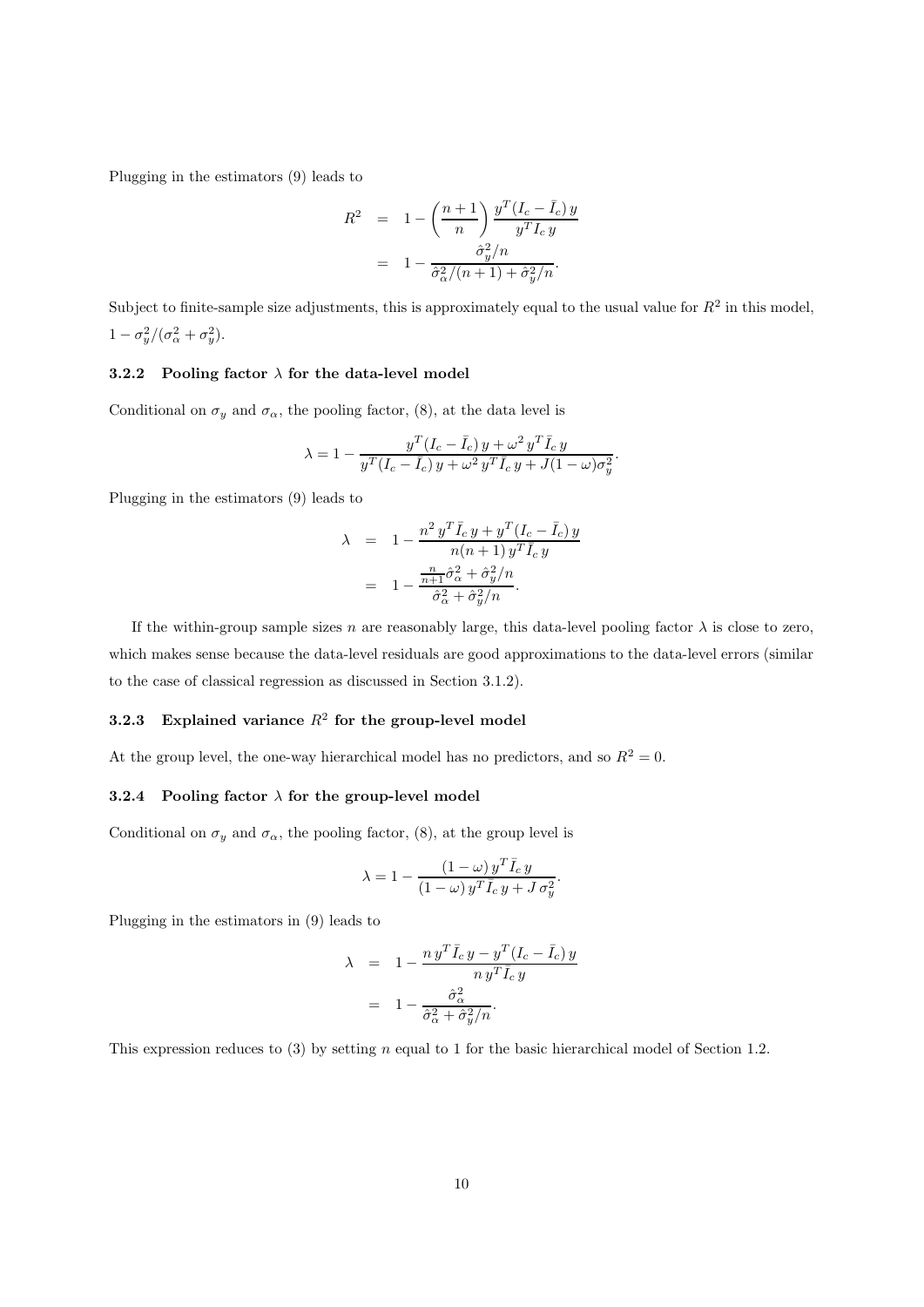## **4 Applied example**

We apply the methods of Section 2.5 to the example from Section 1.3 of home radon levels. We fit four models:

- 1. A simple linear regression of log radon level on basement indicators, illustrating the theoretical calculations of Section 3.1.
- 2. A simple one-way hierarchical model of houses within counties, extending the theoretical calculations of Section 3.2 to account for unequal sample sizes and uncertainty in the variance parameters.
- 3. A varying-intercept hierarchical model, with basement as an individual-level predictor and log uranium as a county-level predictor.
- 4. The full varying-intercept, varying-slope model (5), in which the basement effect  $\beta$  is allowed to vary by county.

Figure 3 shows the proportion of explained variance and pooling factor for each level of each model, as computed directly from posterior simulation draws as described in Section 2.5. We discuss the results for each model in turn.

- 1. Simple linear regression:
	- $R^2$  is very low, suggesting a poorly fitting model, and  $\lambda$  is essentially zero, indicating that the errors are estimated almost independently (which generally holds for a data-level regression model in which there are many more data points than predictors). By comparison, the classical  $R<sup>2</sup>$  for this regression, plugging in the least-squares estimate for  $\beta$ , is  $1 - y^T (I - H) y / y^T I_c y = 0.07$  (see Section 3.1.1). The theoretical value for  $\lambda$  for this model, is  $1 - (n-3)/(n-p-2) = 0.07$  (see Section 3.1.2). These results are all essentially the same because there is very little uncertainty in β and  $\sigma$  when fitting this simple model, hence little is changed by moving to fully-Bayesian inference.
- 2. One-way hierarchical model:
	- At the data level,  $R^2$  shows some improvement over the simple linear regression model but is still quite low. The pooling factor  $\lambda$  remains close to zero. If there were equal sample sizes within each county, the theoretical value for  $R^2$  for this data level model, based on plugging in the estimators (9), comes to 0.13 (see Section 3.2.1). Using the posterior simulations accounts for unequal sample sizes and uncertainty in the variance parameters. Similarly, the approximate value for  $\lambda$  for this data level model, plugging in the estimators (9), comes to 0.05 (see Section 3.2.2).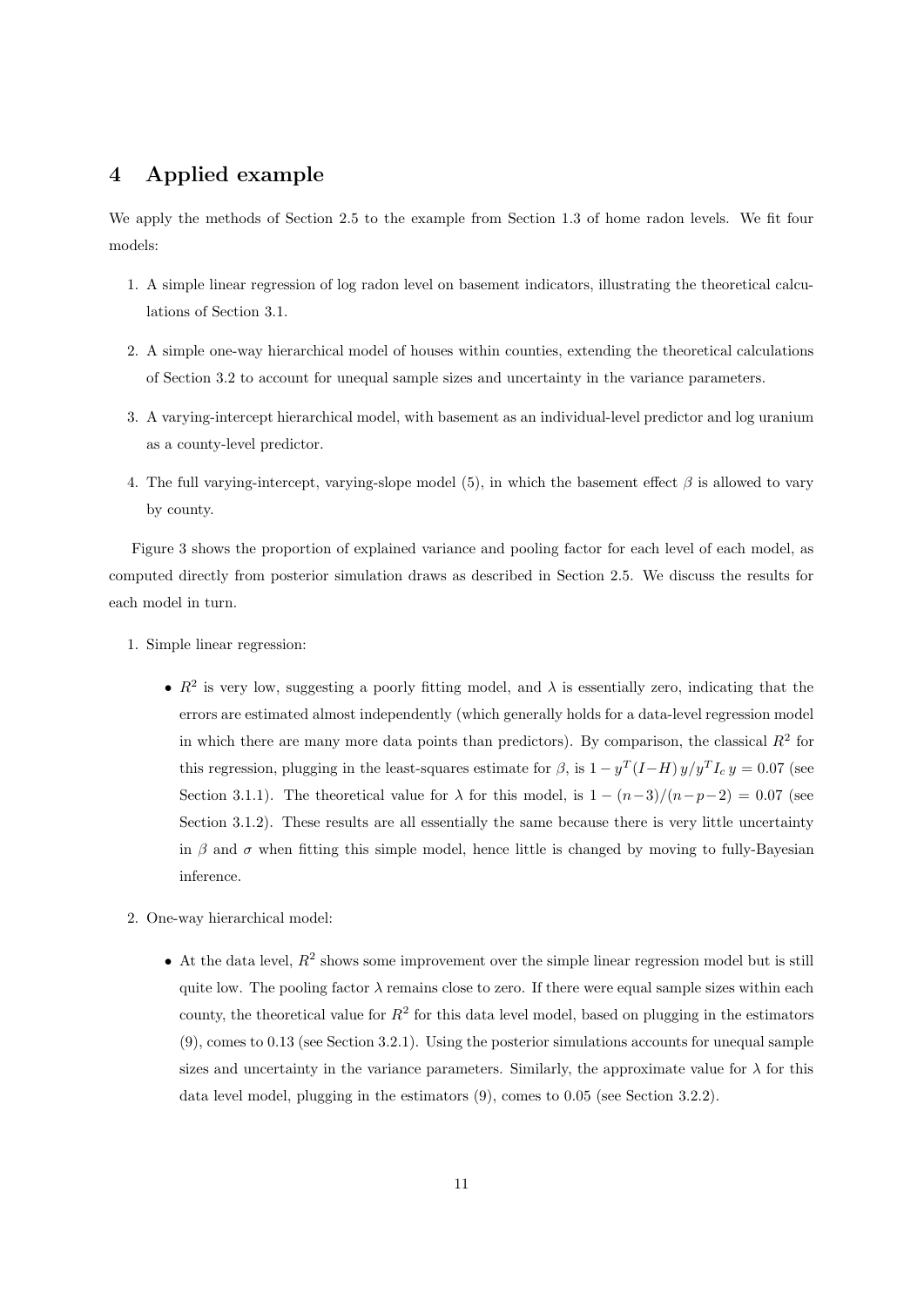| Predictors included in the model                                 | $R^2$ at each level: |          |      | $\lambda$ at each level: |          |      |
|------------------------------------------------------------------|----------------------|----------|------|--------------------------|----------|------|
|                                                                  |                      | $\alpha$ |      |                          | $\alpha$ |      |
| Basement (simple linear regression)                              | 0.07                 |          |      | 0.00                     |          |      |
| County (simple one-way hierarchical model)                       | 0.12                 | $\theta$ |      | $0.04$ 0.54              |          |      |
| $Basement + county + uranium$                                    | 0.21                 | 0.73     |      | $0.03 \quad 0.77$        |          |      |
| Basement + county + uranium + basement $\times$ county 0.21 0.53 |                      |          | 0.83 | 0.03                     | 0.81     | 0.97 |



Figure 3: Proportion of variance explained and pooling factor at the level of data y, county-level intercepts α, and county-level slopes β, for each of four models fit to the Minnesota radon data. Blank entries indicate variance components that are not present in the given model. Results shown in tabular and graphical forms.

- At the county level,  $R^2 = 0$  because this model has no county-level predictors. The pooling factor  $\lambda = 0.54$  indicates that the county mean estimates are weighted about equally between the county sample means and the overall population mean. If there were equal sample sizes within each county, the calculated value for  $\lambda$  for this county level model, plugging in the estimators (9), comes to 0.37 (see Section 3.2.4. In this case, accounting for unequal sample sizes and uncertainty in the variance parameters leads to a very different result.
- 3. Varying-intercept model:
	- At the data level,  $R^2$  shows further improvement over the one-way hierarchical model, but still remains quite low. The pooling factor  $\lambda$  remains close to zero.
	- For the intercept model,  $R^2 = 0.73$  indicates that if the basement effects are restricted to be the same in all counties, uranium level explains about three-quarters of the variation among counties. The pooling factor implies that the county mean estimates are pooled on average about 80% toward the regression line predicting the county means from their uranium levels.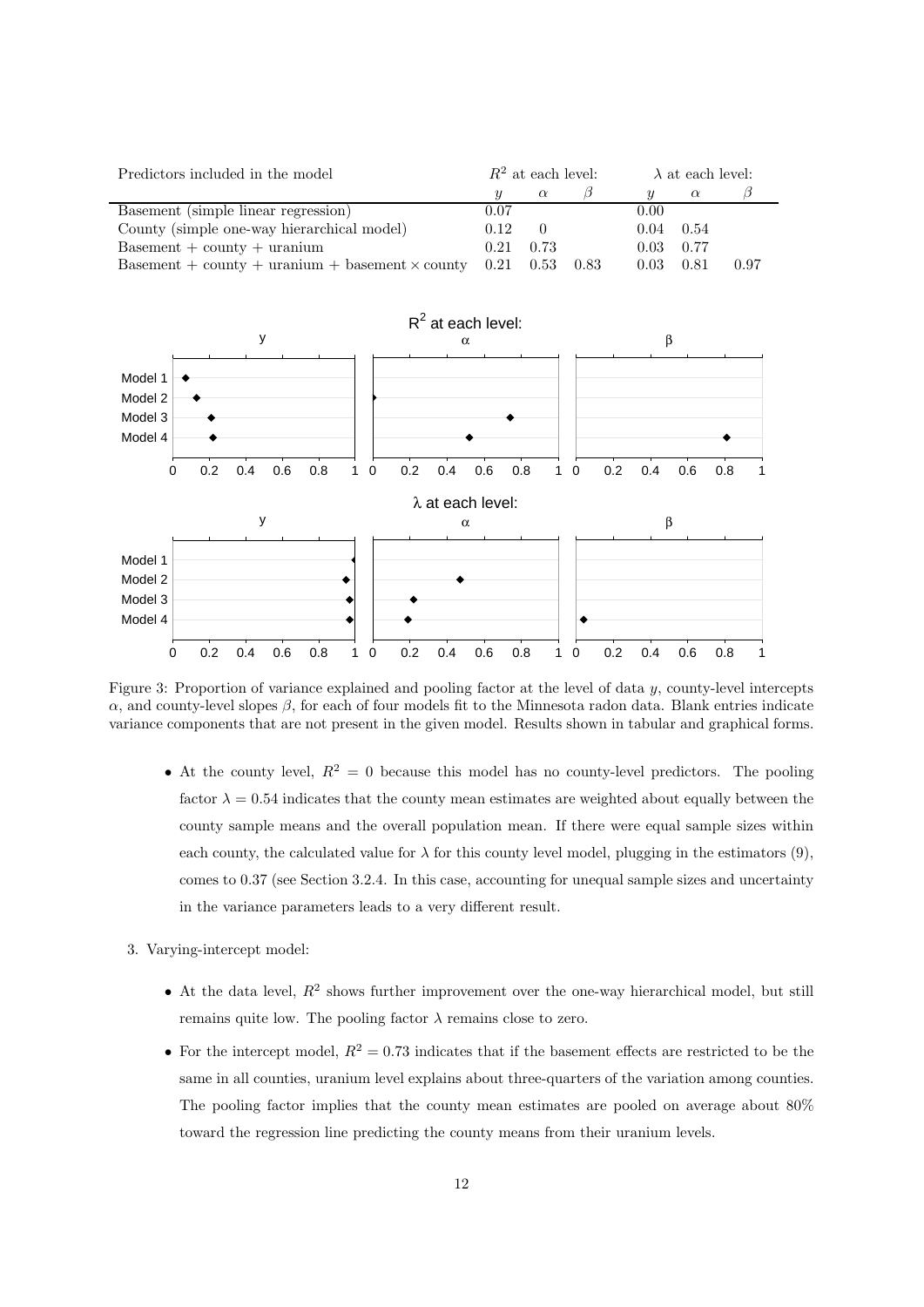- 4. Varying-intercept, varying-slope model:
	- At the data level,  $R^2$  is still quite low, indicating that much of the variation in the data remains unexplained by the model (as can be seen in Figure 1), and  $\lambda$  is still close to zero.
	- For the intercept model,  $R^2$  is close to 50%—indicating that uranium level explains about half the variation among counties—and  $\lambda$  is about 80%, implying that there is little additional information remaining about each county's intercept. The estimates are pooled on average about 80% toward the regression line (as is apparent in Figure 2a).  $R^2$  at the intercept level has decreased from the previous model in which basement effects are restricted to be the same in all counties; allowing the basement effects to vary by county means that there is less variation remaining between counties for uranium level to explain.
	- For the slope model,  $R^2$  is over 80%, implying that the uranium level explains much of the systematic variation in the basement effects across counties. The pooling factor  $\lambda$  is almost all the way to 1, which tells us that the slopes are almost entirely estimated from the county-level model, with almost no additional information about the individual counties (as can be seen in Figure 2b).

The fact that much of the information in  $R^2$  and  $\lambda$  is captured in Figures 1 and 2 should not be taken as a flaw of these measures. Just as the correlation is a useful numerical summary of information available in a scatterplot, the explained variance and pooling measures quickly summarize the explanatory power and actions of a multilevel model, without being a substitute for more informative graphical displays.

## **5 Discussion**

We suggest computing our measures for the proportion of variance explained at each level of a multilevel model, (7), and the pooling factor at each level, (8). These can be easily calculated using posterior simulations as detailed in Section 2.5 and illustrated in Appendix B. The measures of  $R^2$  and  $\lambda$  conveniently summarize the fit at each level of the model and the degree to which estimates are pooled towards their population models. Together, they clarify the role of predictors at different levels of a multilevel model. They can be derived from a common framework of comparing variances at each level of the model, which also means that they do not require the fitting of additional null models.

Expressions (7) and (8) are closely related to the usual definitions of adjusted  $R^2$  in simple linear regression and shrinkage in balanced one-way hierarchical models. From this perspective, they unify the data-level concept of  $R<sup>2</sup>$  and the group-level concept of pooling or shrinkage, and also generalize these concepts to account for uncertainty in the variance components. Further, as illustrated for the home radon application in Section 4, they provide a useful tool for understanding the behavior of more complex multilevel models.

We define  $R^2$  and  $\lambda$  at each level of a multilevel model, where the error terms at each level are modeled as independent. However, models such as the full varying-intercept, varying-slope model used in the home radon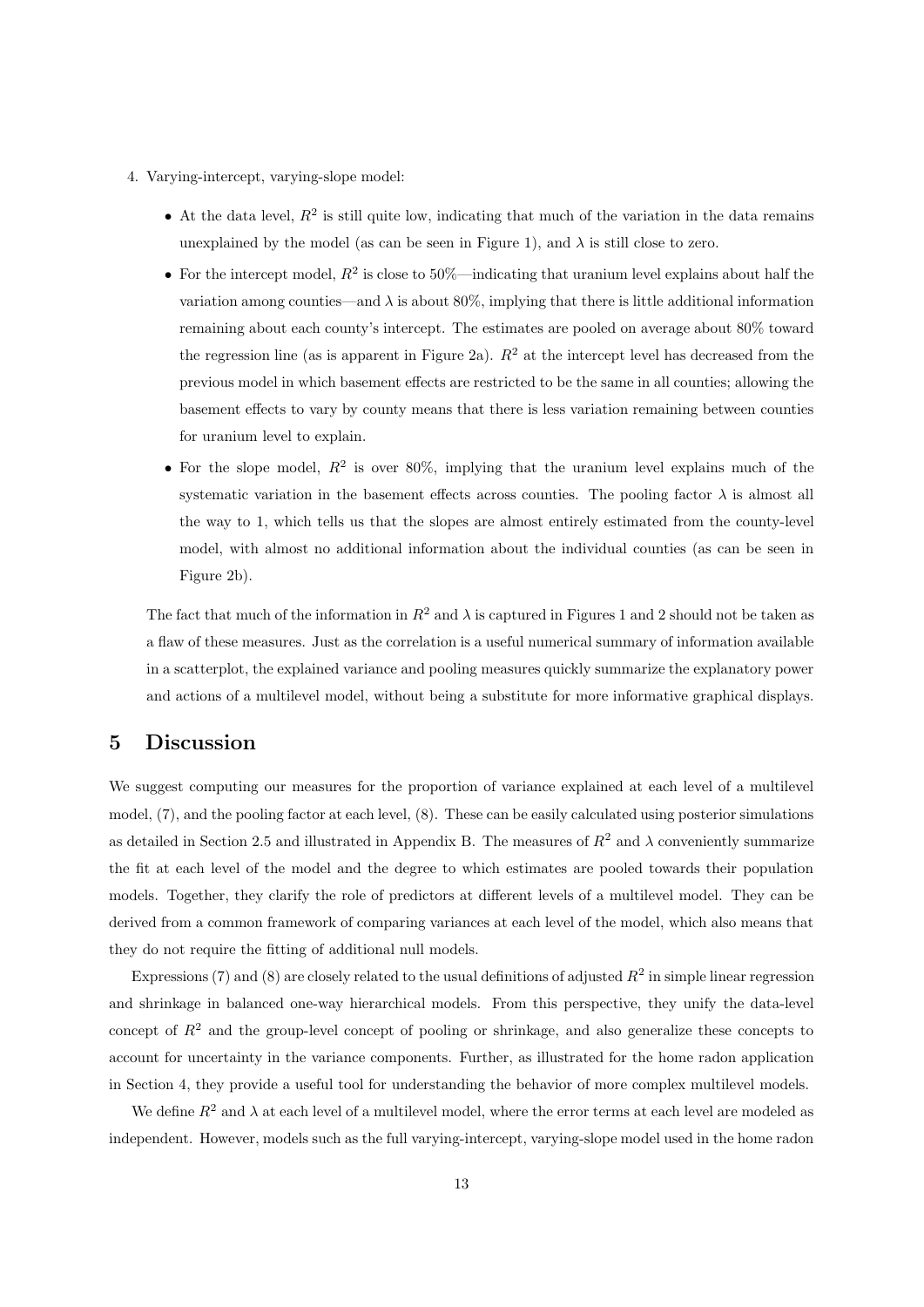application can be generalized to allow for correlated intercepts and slopes. The assumption of uncorrelated intercepts and slopes is often reasonable when there are useful predictors available for each grouping unit (as is the case for the home radon application). Nevertheless, it would be useful to extend  $R^2$  and  $\lambda$  for use in situations where such an assumption was not reasonable.

We have presented our  $R^2$  and  $\lambda$  measures in a Bayesian framework. However, they could also be evaluated in a non-Bayesian framework using simulations from distributions representing estimates and measures of uncertainty for the predicted values  $\mu_k$  and the residuals  $\epsilon_k$ . For example, these might be represented by multivariate normal distributions with a point estimate for the mean and estimated covariance matrix for the variance, or alternatively by bootstrap simulations.

We have derived connections to classical definitions of explained variance and shrinkage for models with normal error distributions, and also illustrated our methods using a multilevel model with normal error distributions at each level. However, (7) and (8) do not depend on any normality assumptions, and, in principle, these measures are appropriate variance summaries for models with nonnormal error distributions (see also Goldstein et al., 2002, and Browne et al., 2003). An alternative for generalized linear models could be to develop analogous measures using deviances.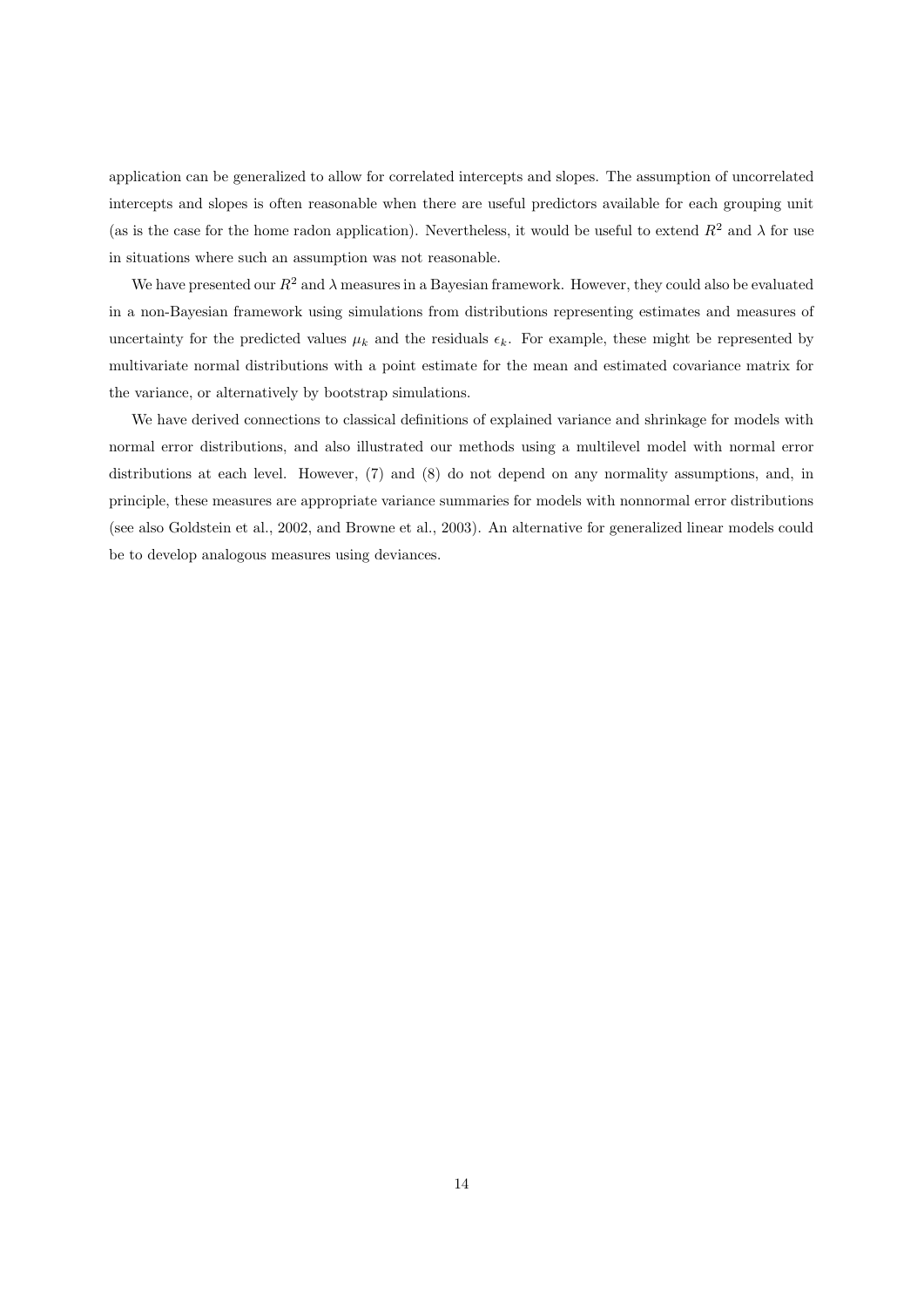## **A Theoretical computations**

## **A.1 Classical regression**

The classical normal linear regression model can be written as  $y_i = (X\beta)_i + \epsilon_i, i = 1,\ldots,n$ , with linear predictors  $(X\beta)_i$  and errors  $\epsilon_i$  that are normal with zero mean and constant variance  $\sigma^2$ . If we plug in the least-squares estimate,  $\hat{\beta} = (X^T X)^{-1} X^T y$ , then (7) simply reduces to the classical definition,  $R^2 =$  $1 - y^T (I - H) y / y^T I_c y.$ 

However, in a Bayesian context, we need to average over posterior uncertainty in  $\beta$  and  $\sigma$ . Under the usual noninformative prior density that is uniform on  $(\beta, \log \sigma)$ , the posterior distribution for  $\beta$  (conditional on  $\sigma$ ) is N( $(X^TX)^{-1}X^Ty$ ,  $\sigma^2(X^TX)^{-1}$ ). The marginal posterior distribution of  $\sigma^2$  is then a scaled inverse- $\chi^2$  with degrees of freedom  $n-p$  and scale-factor  $y^T(I-H) y/(n-p)$ , where I is the  $n \times n$  identity matrix,  $H = X(X^T X)^{-1} X^T$  and p is the number of columns of X. We proceed by first averaging over the posterior distribution for  $\beta$  (conditional on  $\sigma$ ), so that,

$$
(n-1) \mathbf{E} \begin{pmatrix} n \\ i=1 \end{pmatrix} = y_c^T y_c - 2y_c^T X_c \mathbf{E}(\beta) + \mathbf{E}(\beta^T (X_c^T X_c) \beta)
$$
  
\n
$$
= y_c^T y_c - 2y_c^T X_c (X^T X)^{-1} X^T y + \sigma^2 \text{tr}(X_c^T X_c (X^T X)^{-1}) +
$$
  
\n
$$
y^T X (X^T X)^{-1} X_c^T X_c (X^T X)^{-1} X^T y
$$
  
\n
$$
= y^T I_c y - 2y^T H_c y + \sigma^2 \text{tr}(H_c) + y^T H_c y
$$
  
\n
$$
= y^T I_c y - y^T H_c y + (p-1)\sigma^2
$$
  
\n
$$
= y^T (I - H) y + (p - 1)\sigma^2,
$$
  
\n
$$
(n-1) \mathbf{E} \begin{pmatrix} n \\ i=1 \end{pmatrix} = (n-1) \sum_{i=1}^n y_i
$$
  
\n
$$
= y^T I_c y,
$$

where  $I_c$  is the  $n \times n$  matrix with  $1-\frac{1}{n}$  along the diagonal and  $-\frac{1}{n}$  off the diagonal,  $H_c = I_c H$ ,  $X_c = I_c X$ , and  $y_c = I_c y$ . Conditional on  $\sigma$ , the proportion of variance explained, (7), is then

$$
R^{2} = 1 - \frac{y^{T}(I - H)y + (p - 1)\sigma^{2}}{y^{T}I_{c}y}.
$$

Since the marginal posterior expected value for  $\sigma^2$  is  $y^T(I-H)y/(n-p-2)$ , the proportion of variance explained, (7), fully averaging over posterior uncertainty in  $\beta$  and  $\sigma$ , is

$$
R^{2} = 1 - \left(\frac{n-3}{n-p-2}\right) \frac{y^{T} (I - H) y}{y^{T} I_{c} y}.
$$

Similarly, conditional on  $\sigma$ ,

$$
(n-1)\prod_{i=1}^{n} E(\epsilon_i) = y^T(I-H) y,
$$

and the pooling factor, (8), is then

$$
\lambda = 1 - \frac{y^T (I - H) y}{y^T (I - H) y + (p - 1) \sigma^2}.
$$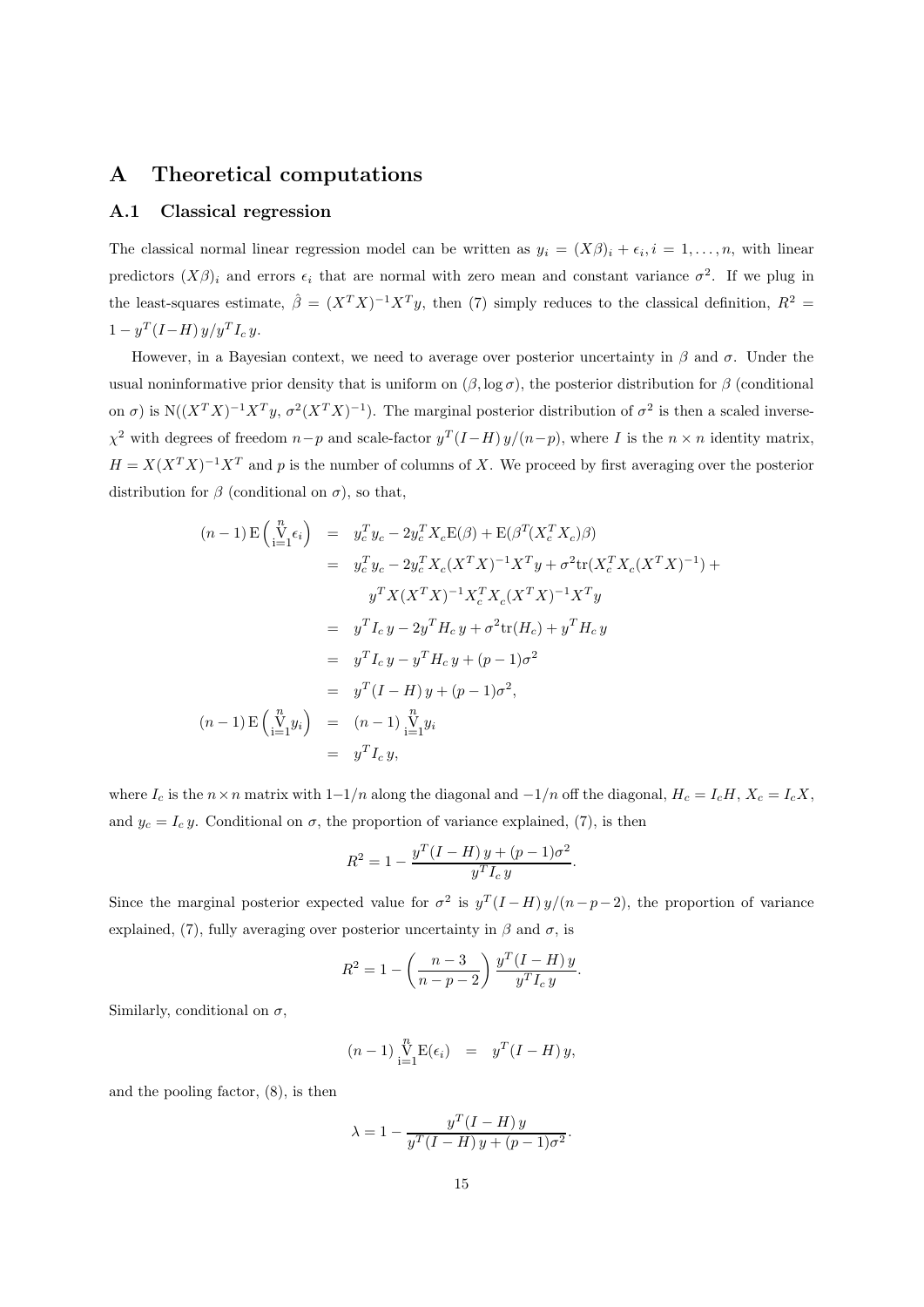Averaging over the marginal posterior distribution of  $\sigma$ , this becomes

$$
\lambda = 1 - \frac{n - p - 2}{n - 3}.
$$

#### **A.2 One-way hierarchical model**

The one-way hierarchical model has the form,  $y_{ij} \sim N(\alpha_j, \sigma_y^2)$ ,  $i = 1, \ldots, n_j$ ,  $j = 1, \ldots, J$ , with population distribution  $\alpha_j \sim N(\mu_\alpha, \sigma_\alpha^2)$ . For simplicity, we assume that the within-group sample sizes  $n_j$  are all equal to a common value n. Under the usual noninformative prior density that is uniform on  $(\mu_{\alpha}, \log \sigma_y, \sigma_{\alpha})$ , the posterior distribution for  $\alpha_j$  (conditional on  $\sigma_y$  and  $\sigma_\alpha$ ) is  $N(\omega\mu_\alpha+(1-\omega)\bar{y}_{.j}, (1-\omega)\sigma_y^2/n)$ , where  $\omega = 1 - \sigma_{\alpha}^2/(\sigma_{\alpha}^2 + \sigma_y^2/n)$  and  $\bar{y}_{.j}$  is the sample mean within group j.

In what follows, it helps to set up matrix notation for this setting. Let  $y = (y_{11}, \ldots, y_{n1}, \ldots, y_{1J}, \ldots, y_{nJ})^T$ be the N-vector of responses, where  $N = nJ$ . Then if  $I_c$  is the  $N \times N$  matrix with  $1-\frac{1}{N}$  along the diagonal and  $-1/N$  off the diagonal, the mean-centered vector of responses can be written  $y_c = I_c y$ . Similarly, let  $\alpha = (\alpha_1, \ldots, \alpha_1, \ldots, \alpha_J, \ldots, \alpha_J, )^T$  be an N-vector of J stacked sets of population group means, each set containing n replicates, and let  $\bar{y} = (\bar{y}_{.1}, \ldots, \bar{y}_{.1}, \ldots, \bar{y}_{.J}, \ldots, \bar{y}_{.J})^T$  be a similar N-vector of stacked sets of sample group means. Then if  $\overline{I}_c$  is the  $N \times N$  block-diagonal matrix with  $n \times n$  matrices containing elements  $1/n-1/N$  along the diagonal and  $n \times n$  matrices containing elements  $-1/N$  off the diagonal, the mean-centered vector of population means can be written  $\alpha_c = \overline{I}_c \alpha$ , and the mean-centered vector of sample means can be written  $\bar{y}_c = \bar{I}_c y$ . Finally, let  $\bar{I}$  be the  $N \times N$  block-diagonal matrix with  $n \times n$  matrices containing elements (1) along the diagonal and  $n \times n$  matrices containing elements (0) off the diagonal, so that the posterior distribution of  $\alpha_c$  (conditional on  $\sigma_y$  and  $\sigma_\alpha$ ) can be written N( $(1-\omega)\bar{y}_c$ ,  $\bar{I}(1-\omega)\sigma_y^2/n$ ).

We proceed in two stages. First, we average over the posterior distribution for  $\alpha$  (conditional on  $\sigma_y$ and  $\sigma_{\alpha}$ ) to find conditional expressions for (7) and (8) at each level of the model. In this case, further averaging over the marginal posterior distributions of  $\sigma_y$  and  $\sigma_\alpha$  does not result in closed-form solutions. As an alternative, we then plug-in particular point estimates for the variance components to find unconditional expressions.

At the data level, conditional on  $\sigma_y$  and  $\sigma_\alpha$ ,

$$
(N-1) \mathbf{E} \left( \mathbf{V}_{i,j} (y_{ij} - \alpha_j) \right) = y_c^T y_c - 2y_c^T \mathbf{E}(\alpha_c) + \mathbf{E}(\alpha_c^T \alpha_c)
$$
  
\n
$$
= y_c^T y_c - 2y_c^T (1 - \omega) \bar{y}_c + \text{tr}(\bar{I}) (1 - \omega) \sigma_y^2 / n + (1 - \omega)^2 \bar{y}_c^T \bar{y}_c
$$
  
\n
$$
= y^T I_c y + (\omega^2 - 1) y^T \bar{I}_c y + J(1 - \omega) \sigma_y^2
$$
  
\n
$$
= y^T (I_c - \bar{I}_c) y + \omega^2 y^T \bar{I}_c y + J(1 - \omega) \sigma_y^2,
$$
  
\n
$$
(N-1) \mathbf{E} \left( \mathbf{V}_{i,j} y_{ij} \right) = (N-1) \mathbf{V}_{i,j} y_{ij}
$$
  
\n
$$
= y^T I_c y.
$$

So, conditional on  $\sigma_y$  and  $\sigma_\alpha$ , the proportion of variance explained, (7), at the data level is

$$
R^{2} = 1 - \frac{y^{T}(I_{c} - \bar{I}_{c})y + \omega^{2} y^{T} \bar{I}_{c} y + J(1 - \omega)\sigma_{y}^{2}}{y^{T} I_{c} y}.
$$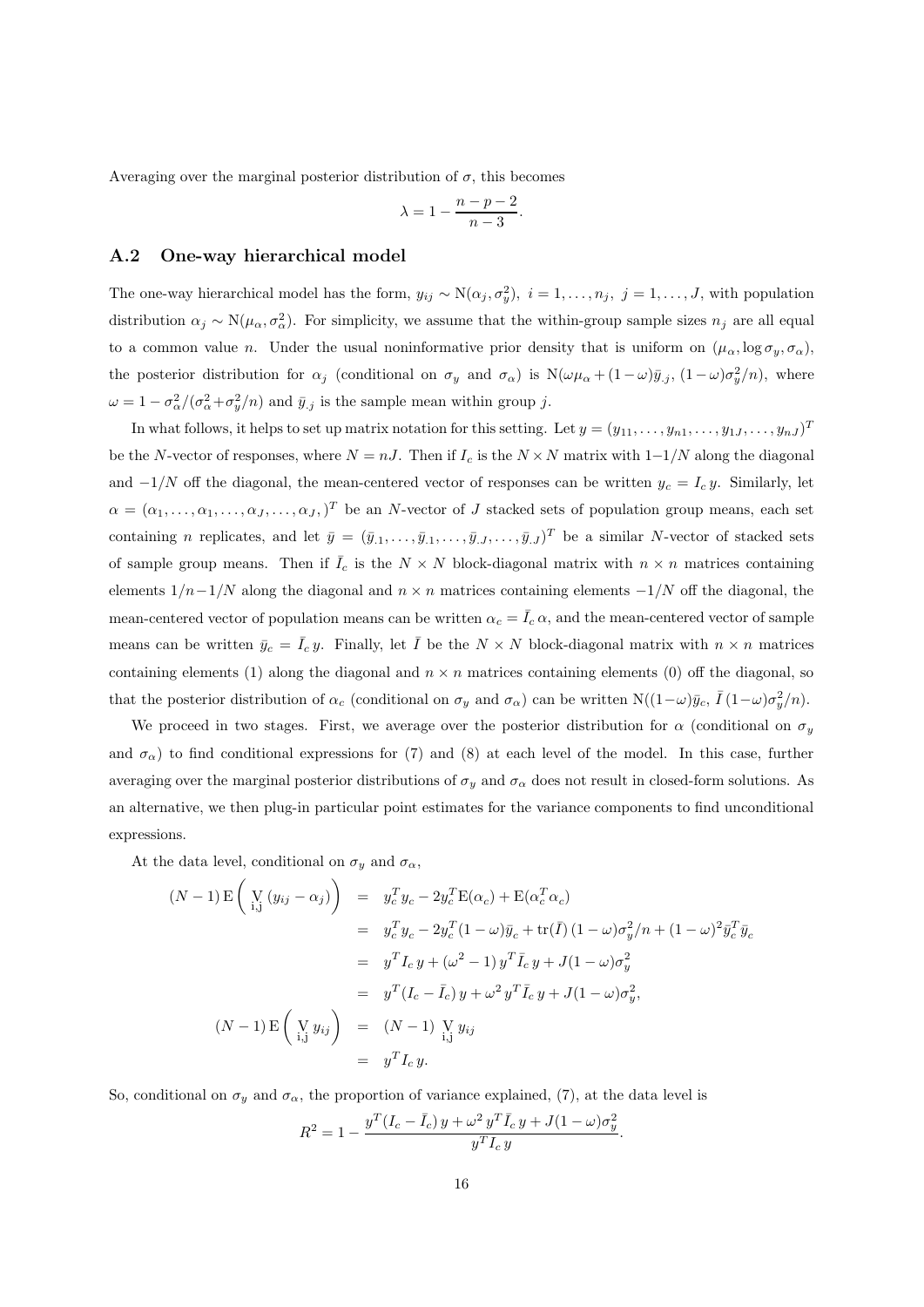Similarly,

$$
(N-1) \underset{\text{i,j}}{\text{V}} \text{E}(y_{ij} - \alpha_j) = y^T (I_c - \bar{I}_c) y + \omega^2 y^T \bar{I}_c y,
$$

and conditional on  $\sigma_y$  and  $\sigma_\alpha$ , the pooling factor, (8), at the data level is

$$
\lambda = 1 - \frac{y^T (I_c - \bar{I}_c) y + \omega^2 y^T \bar{I}_c y}{y^T (I_c - \bar{I}_c) y + \omega^2 y^T \bar{I}_c y + J(1 - \omega) \sigma_y^2}.
$$

At the group level, conditional on  $\sigma_y$  and  $\sigma_\alpha$ ,

$$
n(J-1) \mathbf{E} \begin{pmatrix} J \\ j=1 \end{pmatrix} (\alpha_j - \mu_\alpha) = n(J-1) \mathbf{E} \begin{pmatrix} J \\ j=1 \end{pmatrix}
$$
  
=  $(1 - \omega)^2 y^T \overline{I}_c y + J(1 - \omega) \sigma_y^2$ ,  

$$
n(J-1) \sum_{j=1}^J \mathbf{E} (\alpha_j - \mu_\alpha) = (1 - \omega)^2 y^T \overline{I}_c y.
$$

So, the proportion of variance explained, (7), is zero, while the pooling factor, (8), is

$$
\lambda = 1 - \frac{(1 - \omega) y^T \bar{I}_c y}{(1 - \omega) y^T \bar{I}_c y + J \sigma_y^2}.
$$

To find unconditional expressions, we plug-in the following point estimates for the variance components:

$$
\begin{array}{rcl}\n\hat{\sigma}_{\alpha}^2 + \hat{\sigma}_{y}^2/n & = & \frac{y^T \bar{I}_c \, y}{N}, \\
\hat{\sigma}_{y}^2 & = & \frac{y^T (I_c - \bar{I}_c) \, y}{N}.\n\end{array}
$$

These estimators are just rescalings of the sample variance of the J group means and the pooled within-group variance:

$$
\frac{y^T \bar{I}_c y}{N} = \left(\frac{J-1}{J}\right) \sum_{j=1}^J \bar{y}_{.j},
$$

$$
\frac{y^T (I_c - \bar{I}_c) y}{N} = \left(\frac{n-1}{n}\right) \sum_{j=1}^J \sum_{i=1}^n y_{ij}.
$$

The plug-in estimate of (7) at the data level is then

$$
R^2 = 1 - \left(\frac{n+1}{n}\right) \frac{y^T (I_c - \bar{I}_c) y}{y^T I_c y}
$$

$$
= 1 - \frac{\hat{\sigma}_y^2 / n}{\hat{\sigma}_\alpha^2 / (n+1) + \hat{\sigma}_y^2 / n},
$$

while the plug-in estimate of (8) at the data level is

$$
\lambda = 1 - \frac{n^2 y^T \bar{I}_c y + y^T (I_c - \bar{I}_c) y}{n(n+1) y^T \bar{I}_c y} \n= 1 - \frac{\frac{n}{n+1} \hat{\sigma}_{\alpha}^2 + \hat{\sigma}_{y}^2 / n}{\hat{\sigma}_{\alpha}^2 + \hat{\sigma}_{y}^2 / n}.
$$

Finally, the plug-in estimate of (8) at the group level is

$$
\lambda = 1 - \frac{n y^T \bar{I}_c y - y^T (I_c - \bar{I}_c) y}{n y^T \bar{I}_c y}
$$

$$
= 1 - \frac{\hat{\sigma}_\alpha^2}{\hat{\sigma}_\alpha^2 + \hat{\sigma}_y^2/n},
$$

which is equivalent to the standard definition of the group-level pooling factor for the basic hierarchical model of Section 1.2 in which  $n = 1$ .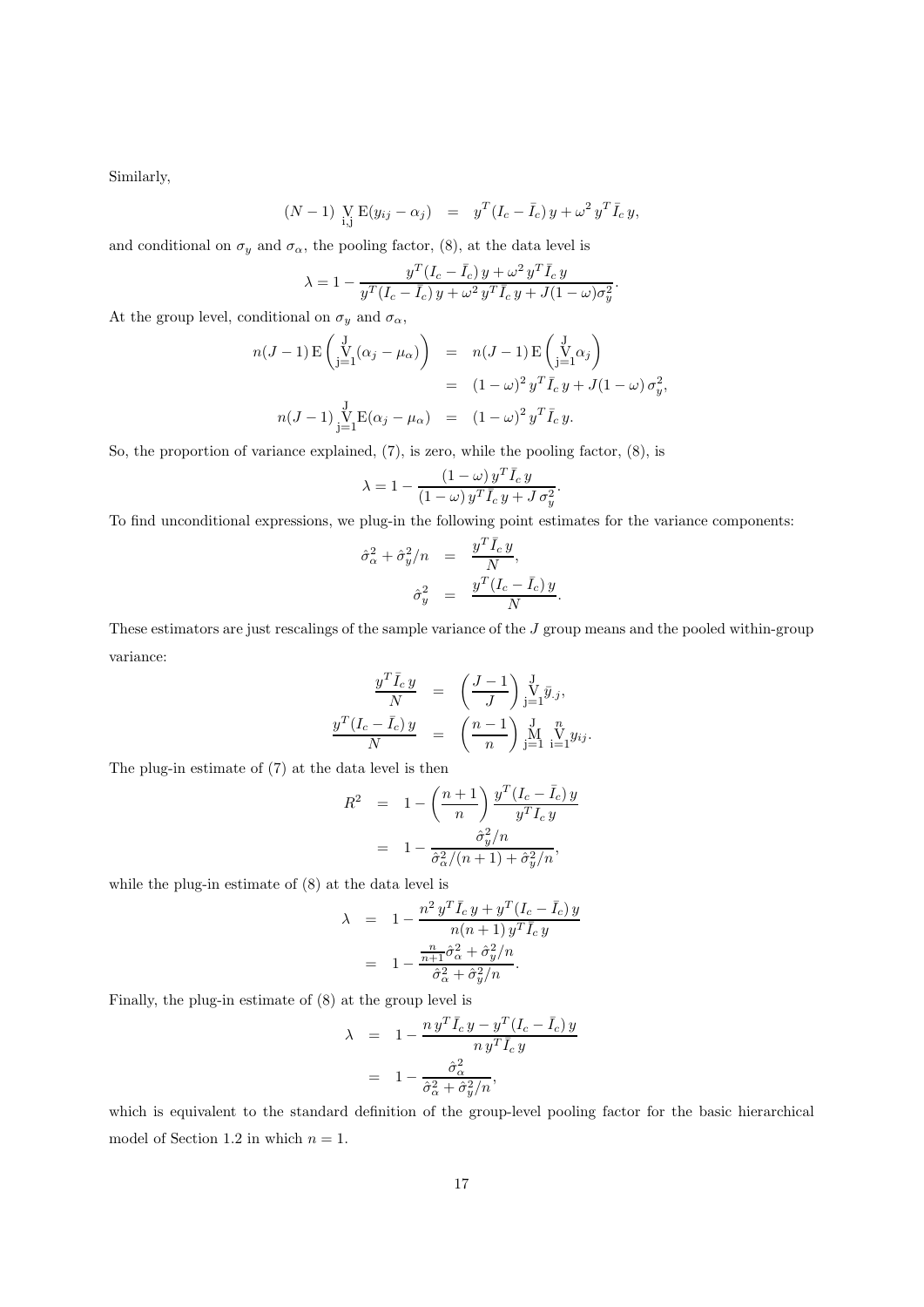## **B Implementation in Bugs and R**

A key feature of the methods described here is their easy implementation in a simulation-based computing environment. We illustrate by programming the  $R^2$  and  $\lambda$  computations for the radon model in the popular Bayesian package Bugs (Spiegelhalter et al., 1994, 2003) as called from the general statistical computing software R (R Development Core Team, 2003, Gelman, 2003).

From R, we first set up the model and run it in Bugs:

```
radon.data <- list ("N", "x", "y", "J", "county", "u")
radon.inits <- function () {list (a.raw=rnorm(J), b.raw=rnorm(J), sigma.y=runif(1),
        gamma.0.raw=rnorm(1), gamma.1.raw=rnorm(1), sigma.a.raw=runif(1), xi.a=rnorm(1),
        delta.0.raw=rnorm(1), delta.1.raw=rnorm(1), sigma.b.raw=runif(1), xi.b=rnorm(1))}
radon.parameters <- c ("a", "b", "sigma.y", "y.hat", "e.y",
                       "gamma.0", "gamma.1", "sigma.a", "a.hat", "e.a",
                       "delta.0", "delta.1", "sigma.b", "b.hat", "e.b")
radon.r2 <- bugs (radon.data, radon.inits, radon.parameters, "radon.r2.bug",
                  n.chains=3, n.iter=10000, n.thin=10)
```
It is then simple to use the resulting simulation draws to compute  $R^2$  and  $\lambda$  for each of the three levels of the model:

```
attach.bugs (radon.r2)
# data level summaries
rsquared.y \leftarrow 1 - mean (apply (e.y, 1, var)) / var (y)
lambda.y \leftarrow 1 - var (apply (e.y, 2, mean)) / mean (apply (e.y, 1, var))
# summaries for the intercept model
rsquared.a \leq 1 - mean (apply (e.a, 1, var)) / mean (apply (a, 1, var))
lambda.a <- 1 - var (apply (e.a, 2, mean)) / mean (apply (e.a, 1, var))
# summaries for the slope model
rsquared.b <- 1 - mean (apply (e.b, 1, var)) / mean (apply (b, 1, var))
lambda.b \leftarrow 1 - var (apply (e.b, 2, mean)) / mean (apply (e.b, 1, var))
print (round (c (rsquared.y, rsquared.a, rsquared.b), 2))
# 0.21 0.53 0.83
print (round (c (lambda.y, lambda.a, lambda.b), 2))
# 0.03 0.81 0.97
```
Finally, we show the Bugs code for the three-level model. The implementation shown below looks somewhat complicated because we have used parameter expansion (Liu, Rubin, and Wu, 1998) to increase the speed of convergence of the hierarchical model. The regression parameters  $a$  and  $b$  are defined in terms of "raw" parameters  $a^{raw}$ ,  $b^{raw}$  and multiplicative factors  $\xi$ . The parameter-expansion formulation is not needed for computing  $R^2$  and  $\lambda$  but in practice is an important tool for speeding computations in hierarchical models (see Gelman et al, 2003, Sections 11.9 and 15.4). The Gibbs sampler works faster by separately updating the raw parameters and the  $\xi$ 's.

File radon.r2.bug with Bugs code for radon model with varying intercept and slope

<sup>#</sup> Redundant multiplicative parameterization (Liu, Rubin, and Wu, 1998) used to improve

<sup>#</sup> speed of convergence: xi.a, xi.b, and the "raw" parameters are intermediate quantities.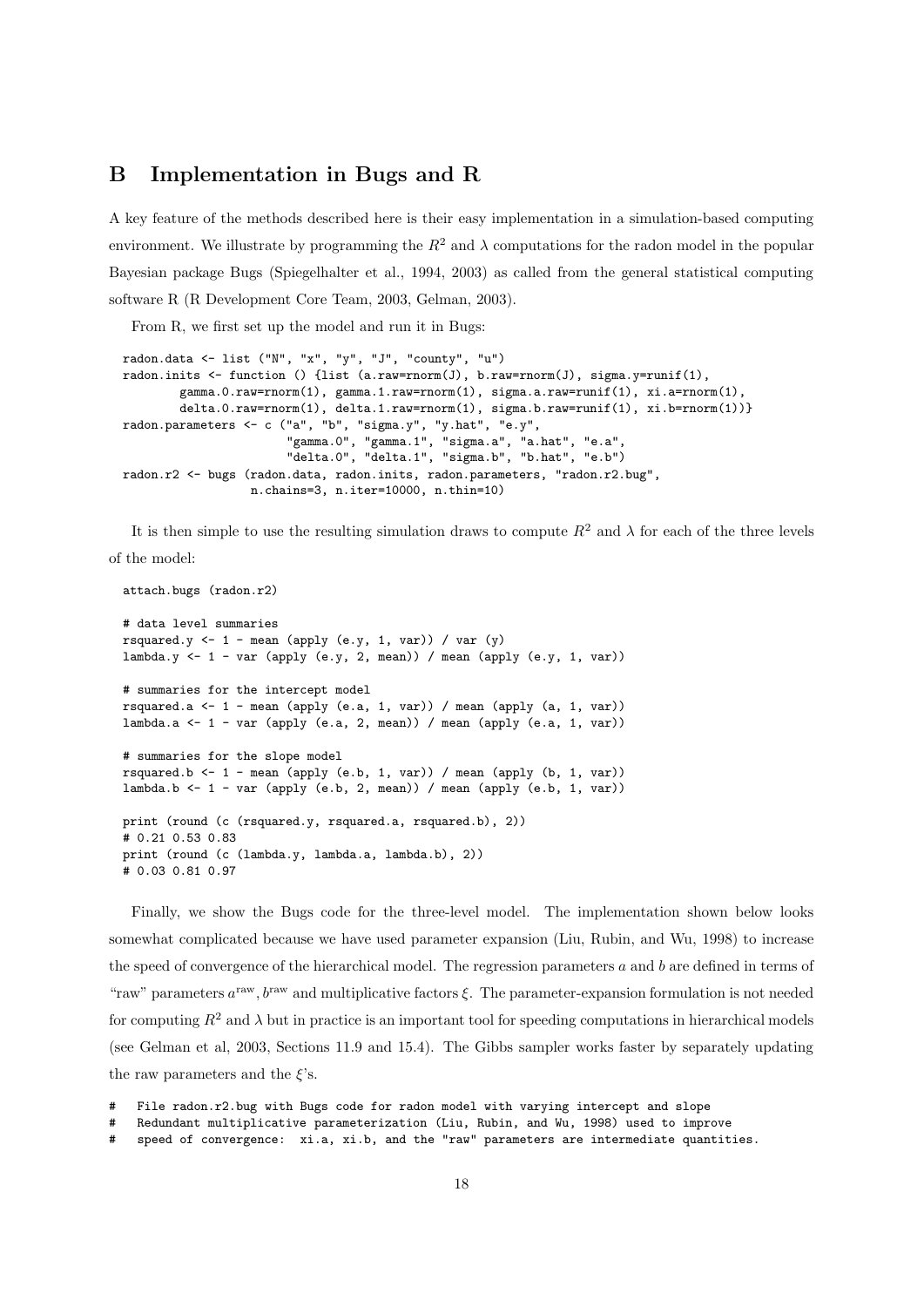```
model {
  for (i in 1:N){
    y[i] ~ dnorm (y.hat[i], tau.y)
    y.hat[i] <- a[county[i]] + b[county[i]]*x[i]
    e.y[i] \leftarrow y[i] - y.hat[i]
  }
  tau.y \leftarrow pow(sigma.y, -2)
  sigma.y ~ dunif (0, 1000)
  for (j in 1:J){
   a[j] <- xi.a*a.raw[j]
    a.raw[j] ~ dnorm (a.raw.hat[j], tau.a.raw)
    a.raw.hat[j] <- gamma.o.raw + gamma.l.raw*u[j]a.hat[j] <- xi.a*a.raw.hat[j]e.a[j] <- a[j] - a.hat[j]b[j] <- xi.b*b.raw[j]
    b.raw[j] ~ dnorm (b.raw.hat[j], tau.b.raw)
    b.raw.hat[j] <- delta.0.raw + delta.1.raw*u[j]
    b.hat[j] <- xi.b*b.raw.hat[j]
    e.b[j] <- b[j] - b.hat[j]}
  xi.a ~ dnorm (0, .0001)
  gamma.0.raw ~ dnorm (0, .0001)
  gamma.1.raw ~ dnorm (0, .0001)
  gamma.0 <- xi.a*gamma.0.raw
  gamma.1 <- xi.a*gamma.1.raw
  tau.a.raw <- pow(sigma.a.raw, -2)
  sigma.a.raw dunif (0, 1000)
  sigma.a <- abs(xi.a)*sigma.a.raw
  xi.b ~ dnorm (0, .0001)
  delta.0.raw ~ dnorm (0, .0001)
  delta.1.raw ~ dnorm (0, .0001)
  delta.0 <- xi.b*delta.0.raw
  delta.1 <- xi.b*delta.1.raw
  tau.b.raw <- pow(sigma.b.raw, -2)
  sigma.b.raw ~ dunif (0, 1000)
  sigma.b <- abs(xi.b)*sigma.b.raw
```

```
}
```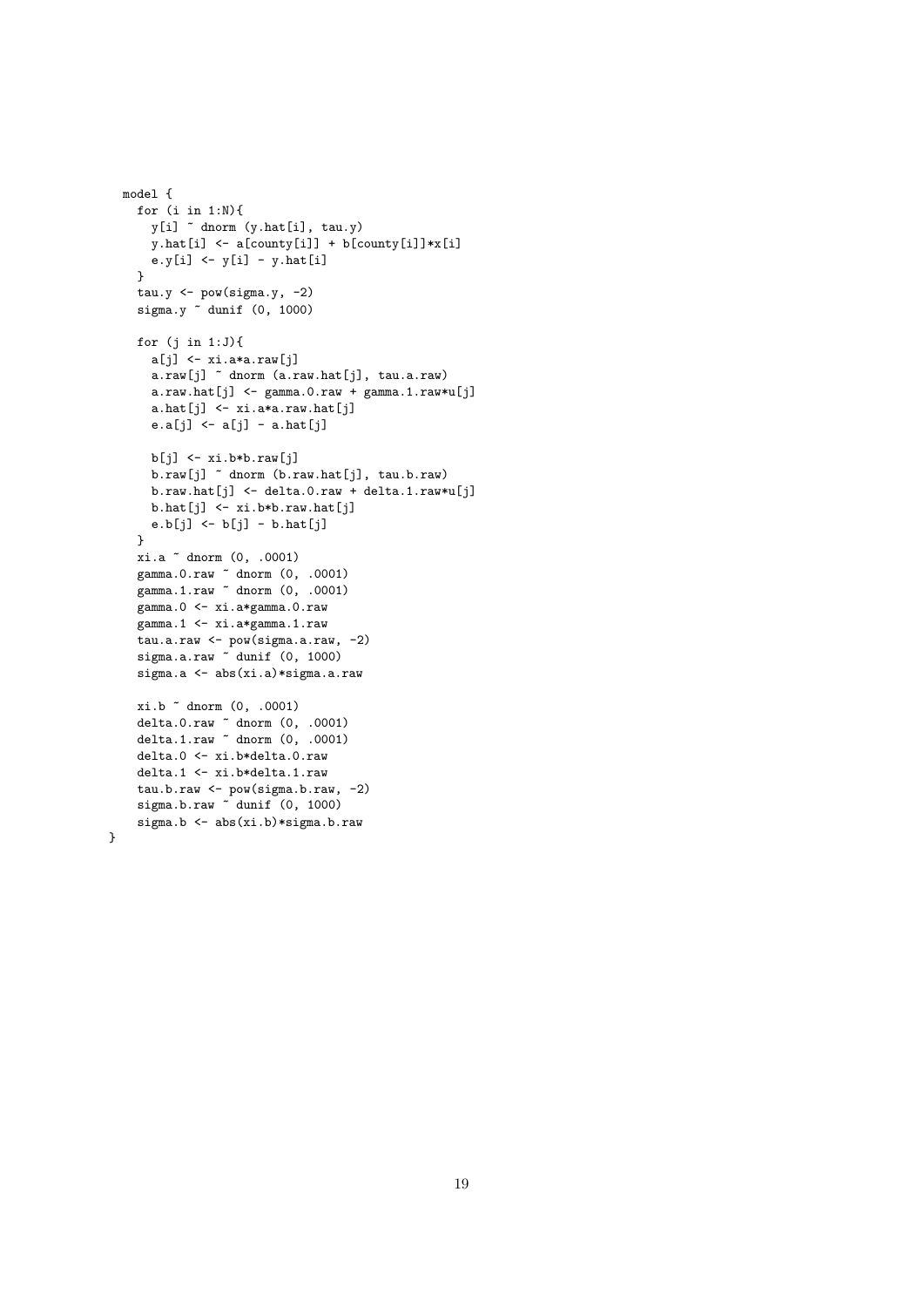## **References**

Afshartous, D., and De Leeuw, J. (2002). Decomposition of prediction error in multilevel models. Technical report, Department of Statistics, University of California, Los Angeles.

Box, G. E. P., and Tiao, G. C. (1973). Bayesian Inference in Statistical Analysis. New York: Wiley Classics.

- Browne, W. J., Subramanian, S. V., Jones, K., and Goldstein, H. (2003). Variance partitioning in multilevel logistic models that exhibit over-dispersion. Technical report, School of Mathematical Sciences, University of Nottingham.
- Carlin, B. P., and Louis, T. A. (2001). Bayes and Empirical Bayes Methods for Data Analysis, second edition. London: CRC Press.
- Efron, B., and Morris, C. (1975). Data analysis using Stein's estimator and its generalizations. Journal of the American Statistical Association **70**, 311–319.
- Gelman, A. (2003). Bugs.R: functions for calling Bugs from R. www.stat.columbia.edu/∼gelman/bugsR/
- Gelman, A., Carlin, J. B., Stern, H. S., and Rubin, D. B. (2003). Bayesian Data Analysis, second edition. London: CRC Press.
- Gelman, A., and Price, P. N. (1998). Discussion of "Some algebra and geometry for hierarchical models, applied to diagnostics," by J. S. Hodges. Journal of the Royal Statistical Society B.
- Gilks, W. R., Richardson, S., and Spiegelhalter, D., eds. (1996). Practical Markov Chain Monte Carlo. New York: Chapman and Hall.
- Goldstein, H., Browne, W. J., and Rasbash, J. (2002). Partitioning variation in multilevel models. Understanding Statistics **1**, 223–232.
- Hodges, J. S. (1998). Some algebra and geometry for hierarchical models, applied to diagnostics (with discussion). Journal of the Royal Statistical Society B **60**, 497–536.
- Hox, J. (2002). Multilevel Analysis: Techniques and Applications. Mahwah, N.J.: Lawrence Erlbaum Associates.
- Kreft, I., and De Leeuw, J. (1998). Introducing Multilevel Modeling. London: Sage.
- Liu, C., Rubin, D. B., and Wu, Y. N. (1998). Parameter expansion to accelerate EM: the PX-EM algorithm. Biometrika **85**, 755–770.
- Louis, T. A. (1984). Estimating a population of parameter values using Bayes and empirical Bayes methods. Journal of the American Statistical Association **78**, 393–398.
- Morris, C. (1983). Parametric empirical Bayes inference: theory and applications (with discussion). Journal of the American Statistical Association **78**, 47–65.
- R Development Core Team (2003). R: a language and environment for statistical computing. Vienna: R Foundation for Statistical Computing. www.r-project.org